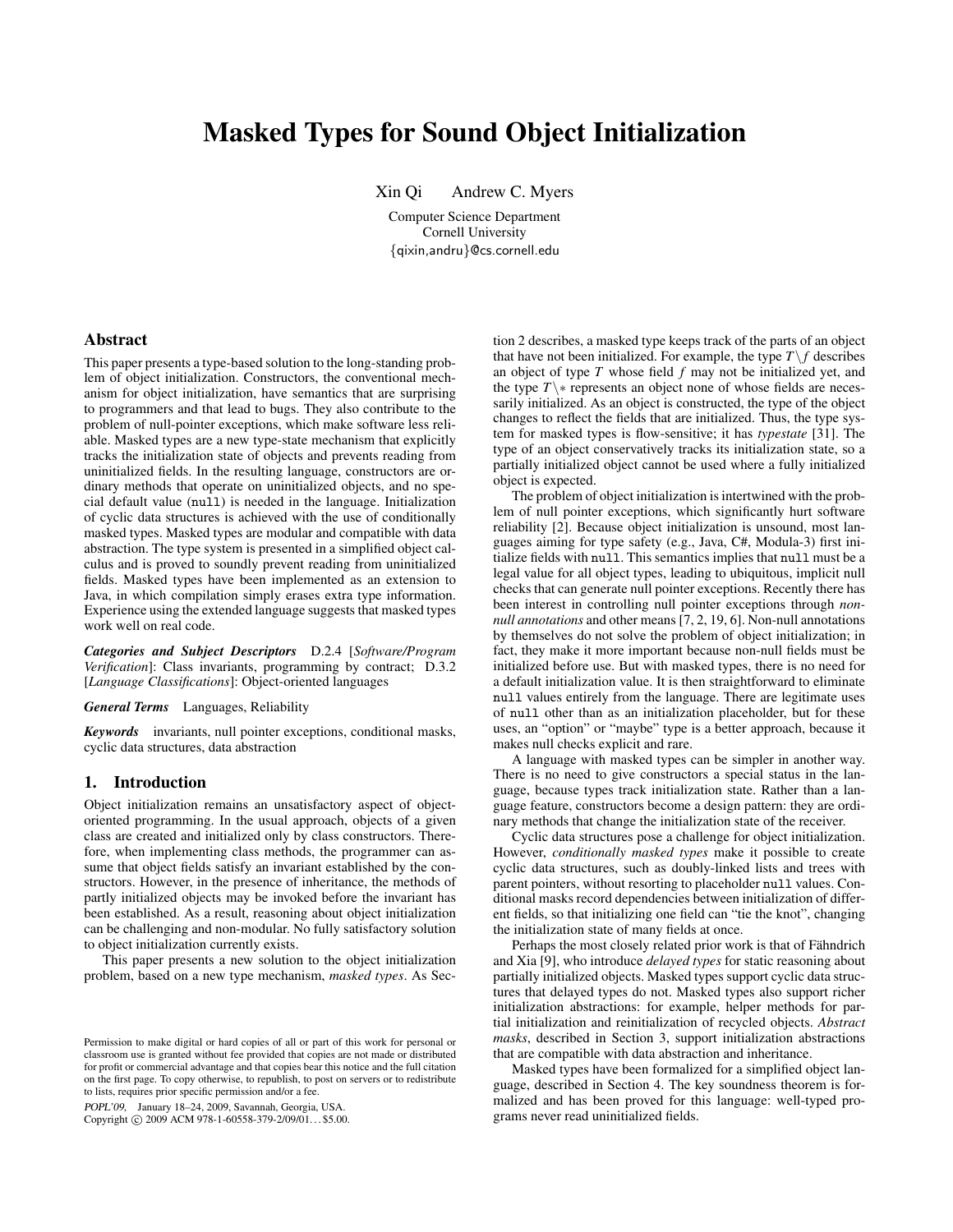```
1 class Point {
2 int x, int y;<br>3 Point(int x,
\begin{array}{ll} 3 & \text{Point(int x, int y)} \\ 4 & \text{this.} x = x \end{array}4 this.x = x;<br>5 this.y = y;
5 this.y = y;<br>6 display();
         6 display();
7 }
8 void display() {
         System.out.println(x + " " + y);10 }
11 }
12
13 class CPoint extends Point {
14 Color c;
15 CPoint(int x, int y, Color c) {
16 super(x, y);<br>17 this.c = c;
         this.c = c;18 }
19 void display() {
      2ystem.out.println(x + " " + y + " " + c.name());<br>}
21 }
22 }
```
Figure 1. Code with an initialization bug

Section 5 reports on the implementation of masked types as a mostly backward-compatible extension to the Java language called J\mask. Section 6 discusses experience using J\mask in the context of the Java Collections Framework, where masked types are shown to do a good job of capturing desirable initialization idioms. Related work is discussed in Section 7. Section 8 concludes.

# 2. Masked types

Figure 1 illustrates a bug that can easily happen in an objectoriented language like Java. In the class Point, representing a 2D point, the constructor calls a virtual method display that prints the coordinates of the point. The two fields x and y are properly initialized before display is called. However, in the subclass CPoint representing a colored point, the display method has been overridden in a way that causes the added c field to be read before it is initialized, resulting in a null pointer exception.

This example is simple, but in general, initialization bugs are difficult to prevent in an automatic way. It would be too restrictive to rule out virtual method calls on partially constructed objects. Further, the bug involves the interaction of code from two different classes (Point and CPoint). An implementer of CPoint might not have access to the code of Point and would not realize the danger of overriding the display method in this seemingly reasonable way.

Our goal is to prevent code like that of class Point from typechecking, but to allow complex, legitimate initialization patterns. The key observation is that before the call to display on line 6, the fields in Point are initialized, but fields of subclasses of Point are not. However, the type of the method display does not prevent the partially initialized receiver from being passed to an overridden version of the method that reads uninitialized fields, as in CPoint.

## 2.1 Types for initialization state

A masked type  $T \setminus M$ , where *M* is a *mask* that denotes some object fields, is the type *T* but without read access to the denoted fields. Masked types are a completely static mechanism, so a J\mask program is compiled by erasing masks. No run-time penalty is paid for safe object initialization.

The simplest form of a mask is just the name of a field. For example, an object of type CPoint  $\c$  is an instance of the CPoint class whose field c cannot be read, perhaps because it has not been initialized. We say that the field c is *masked* in this type.

A type with no mask means that the object is fully initialized. In typical programming practice, this would be the ordinary state of the object, in which its invariant is already established.

On entry to a constructor such as Point(), the newly created object has all its fields masked. The actual class of the new object might be a subclass (for example, CPoint), so on exit, subclass fields remain to be initialized. A *subclass mask*, written *C*.sub, is used to mask all fields introduced in subclasses of *C*, not including those of *C* itself. Therefore, just before line 4 in Figure 1, the object being constructed has type  $Point\x\y\Point$ . While this type looks complicated, it can be inferred automatically.)

When a field is initialized by assigning to it, the corresponding mask is removed from the type of the object. For example, line 4 in Figure 1 assigns to field x, so the type of this becomes Point $\y\colon$ Point.sub. After the assignment to y on the next line, the type of this becomes Point\Point.sub. Thus, the initialization of various fields is recorded in the changing type of this. Because variables may have different types at different program points, J\mask has a *flow-sensitive* type system.

Subclass masks such as Point.sub can be removed when the exact run-time class of an object is known, because there are no subclass fields left to initialize. The type of a new expression is known exactly, as is the type of a value of any class known not to have a subclass (in Java, a "final" class).

J\mask has a special mask ∗ as a convenient shorthand for masking all fields, including those masked by the subclass mask. On entry to the CPoint constructor, the object can be given type  $CPoint\$ \\*, which is equivalent to <math>CPoint\x\y\c\CPoint.sub</math>.

#### 2.2 Mask effects

In J\mask, methods and constructors can have *effects* [23] that propagate mask information across calls. For example, the J\mask signatures for the Point constructor and the display method can be annotated explicitly with effect clauses:

```
Point(int x, int y) effect * -> Point.sub
void display() effect {} -> {}
```
The effect of this Point constructor says that at entry to the constructor, all fields are uninitialized (precondition mask \*) and therefore unreadable; at the end of the constructor, only fields introduced by subclasses of Point remain uninitialized (postcondition mask Point.sub). Because the initial and final masks of the display method are both {}, denoting the absence of any mask, the method can be called only with a fully initialized object, and it leaves the object fully initialized.

With these effects, the bug in Figure 1 would be caught statically. The method display cannot be invoked on line 6, because there the type of this is Point\Point.sub, which does not satisfy the precondition of display. The J\mask compiler detects this unsafe call without inspecting any subclass of Point.

This example suggests how mask effects make the J\mask type system modular. Mask effects explicitly represent the contract on initialization states that a method is guaranteed to follow. This explicit contract allows the compiler to type-check programs one class at a time, and also enables programmers to reason about initialization locally.

Indeed, masked types and mask effects capture changes to initialization state with enough precision that constructors in J\mask are essentially ordinary methods that remove masks from the receiver. However, for convenience and backward compatibility, the J\mask language still has constructors.

To reduce the annotation burden, the J\mask language provides default effects for methods and constructors. Programmers do not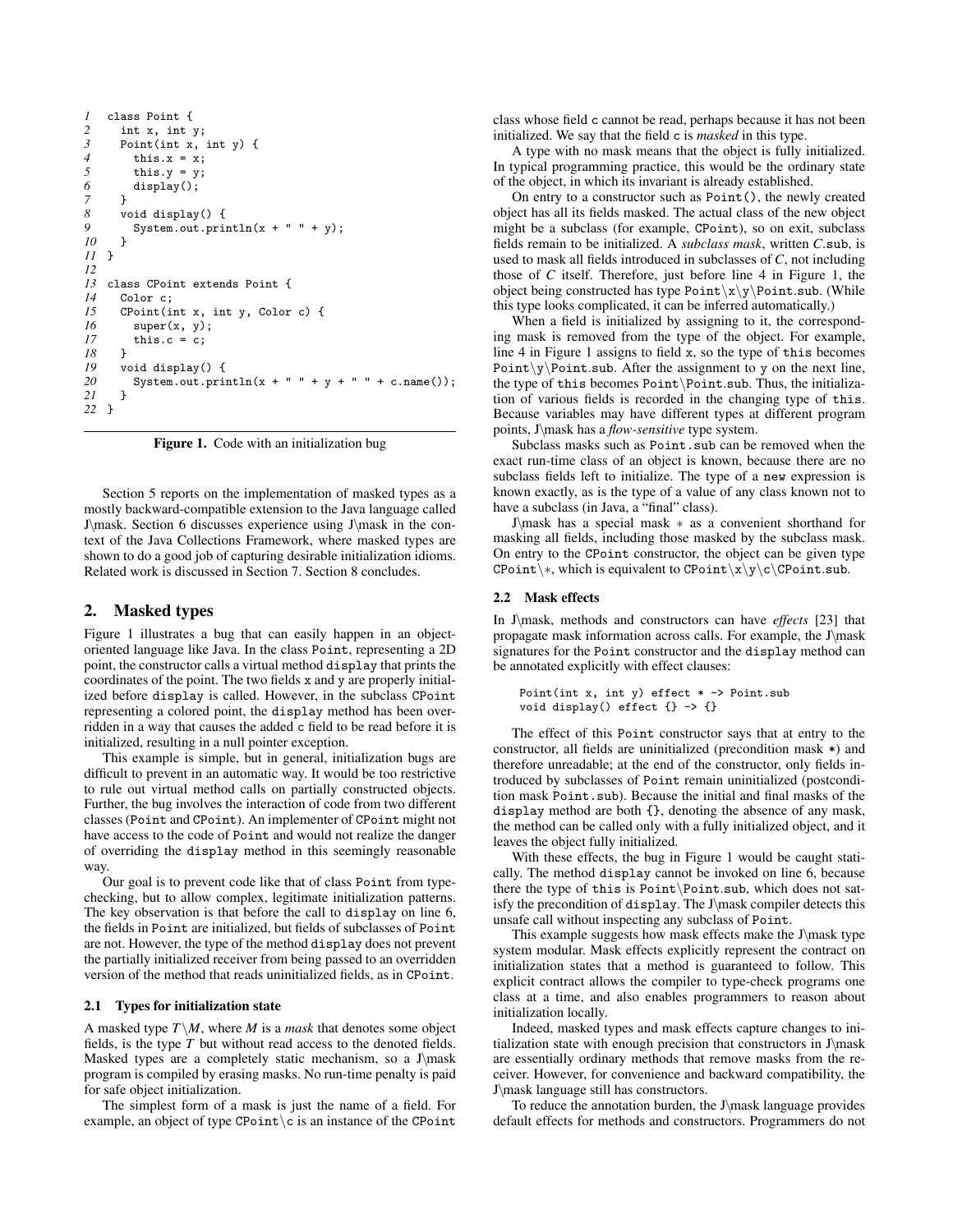normally have to annotate code with effects or masks. For ordinary methods, the default is  $\{\}$  ->  $\{\}$ ; for constructors, the default effect is close to that shown above (see Section 2.3).

The effects shown capture changes to the initialization state of the parameter this, the receiver object. J\mask also supports effects on other parameters, as shown in Section 2.5.

For simplicity, exceptions, which are rarely thrown during initialization anyway, have been ignored in this paper. However, exceptions can be supported by providing a postcondition for each exceptional exit path in the effect clause.

#### 2.3 Must-masks

All the masks shown in Section 2.1 are *simple* masks. A simple mask *S*, e.g., *f* , ∗, or *C*.sub, means that the fields it describe *may* be uninitialized. Thus, there is a subtyping relationship  $T \leq T \setminus S$ , because it is safe to treat an initialized field as one that may be uninitialized.

However, when an object is created, it is known that all the fields *must* be uninitialized. J\mask uses *must-masks*, written *S*!, to describe fields that must definitely be uninitialized. A must-masked type  $T\backslash S!$  is also a subtype of  $T\backslash S$ , but  $T$  is not a subtype of  $T\backslash S!$ .

One use of must-masks is for initialization of "final" fields, which is only allowed when the field is must-masked, ensuring that the field is initialized exactly once. Must-masks and the absence of masks roughly correspond to the notions of *definite unassignment* and *definite assignment* in the Java Language Specification [12]. However, J\mask ensures that a final field cannot be read before it is initialized, while Java does not. J\mask also lifts the limitation in Java that final fields can only be initialized in a constructor or an initializer.

Must-masks are also used to express the default effect of a constructor of class C, which is  $*!$   $\rightarrow$  C. sub!. Objects start with all fields definitely uninitialized, which is represented with the initial mask \*!. Constructors usually do not initialize fields declared in subclasses, so the default postcondition mask is  $C \cdot sub!$ .

Must-masks impose restrictions on how an object can be aliased: if there is a reference with a must-masked type, it must be the only reference through which the object may be accessed; otherwise, the must-masked field might be initialized through another reference to the object, invalidating the must-mask. This does *not* preclude aliasing, but implies rather that other references have to be through fields that are themselves masked.

J\mask uses typestate to keep track of initialization state. A problem with most previous typestate mechanisms is that they require reasoning about potential aliasing, to prevent aliases to the same object that disagree about the current state. Aliasing makes it notoriously difficult to check whether clients and implementations are compliant with protocols specified with typestate [1], and much previous work on typestates requires complicated aliasing annotations or linear types. J\mask is designed to work with no extra aliasing control mechanism, which provides the added benefit of soundness in a multi-threading setting, since operations on an object through aliases from other threads do not invalidate typestates in the current thread.

The key to avoiding reasoning about aliasing is that if an assignment creates an unmasked alias, then must-masks on both sides are conservatively converted to corresponding simple ("may") masks. For example, after the following code, the type of both x and y is the simply masked type  $C \$ f:

 $C \setminus f!$  x = ...; C\f!  $y = x$ ;

Similarly the following code also removes the must annotation from the type binding of variable  $x$ , because  $z$ .  $g$  becomes an alias and the field g is not masked in the type D of variable z:

 $C \ f! \ x = \ldots;$  $D \, z = \ldots;$  $z.g = x;$ 

The non-aliasing requirement on must-masks might seem restrictive, but it is usually not a problem: must-masks typically appear near allocation sites, where no alias has been created.

## 2.4 Reinitialization

Beyond initialization, masked types can help reasoning about *reinitialization*. A mask can represent not only an uninitialized field, but also a field that must be reassigned before further read accesses. To enforce reinitialization, a mask can be introduced on the field, via the subtyping rule  $T \leq T \backslash f$ .

For example, Figure 2 illustrates a custom memory management system that manages a pool of recycled objects of the class Node. Actively used objects are not in the pool and store data in their d fields. Objects in the pool are threaded into a freelist using their next fields. When a Node object is no longer used, it is put into a pool by calling the recycle method; when a new instance of Node is needed, the getNode method returns an object from the pool, if there is any. Masked types can help ensure that the field d is reinitialized whenever a Node object is retrieved from the pool and gets a second life. Of course, like most custom memory management systems, the code in this example does not guarantee that no alias exists after an object is recycled. Masked types are not intended to enforce this kind of general correctness.

```
1 class Node {
      Data d:
3 Node\d next;
    4 }
5
6 class Pool {
7 Node\d head;
8 ...
9 Node\d\next getNode() {<br>10 if (head != sentinel)
10 if (head != sentinel) {<br>11 Node\d\next result = 1
           11 Node\d\next result = head;
12 head = head.next;
13 return result;
14 } else
      15 return new Node();
16 }
17 void recycle(Node\next n) {18 n.next = head:
18 n.next = head;<br>19 head = n:
      head = n;<br>}
20 }
21 }
```
Figure 2. Object recycling

The type Node is a subtype of Node $\langle d \rangle$ , and therefore the second assignment (line 19) in method recycle type-checks, causing Node objects in the pool to "forget" about the data stored in field d.

Masked types provide an additional benefit here. Objects in active use have type Node\next, preventing traversal of the freelist from outside the Pool class.

#### 2.5 Initializing cyclic data structures

Many data structures that arise in practice contain circular references: for example, doubly linked lists and trees whose nodes have parent pointers. Safe initialization of these cyclic data structures poses a challenge. In object-oriented languages, storing a reference to a partially initialized object is normally required, with no guarantee that the object is fully initialized before use.

J\mask explicitly tracks fields that point to partially initialized objects with *conditionally masked types*, written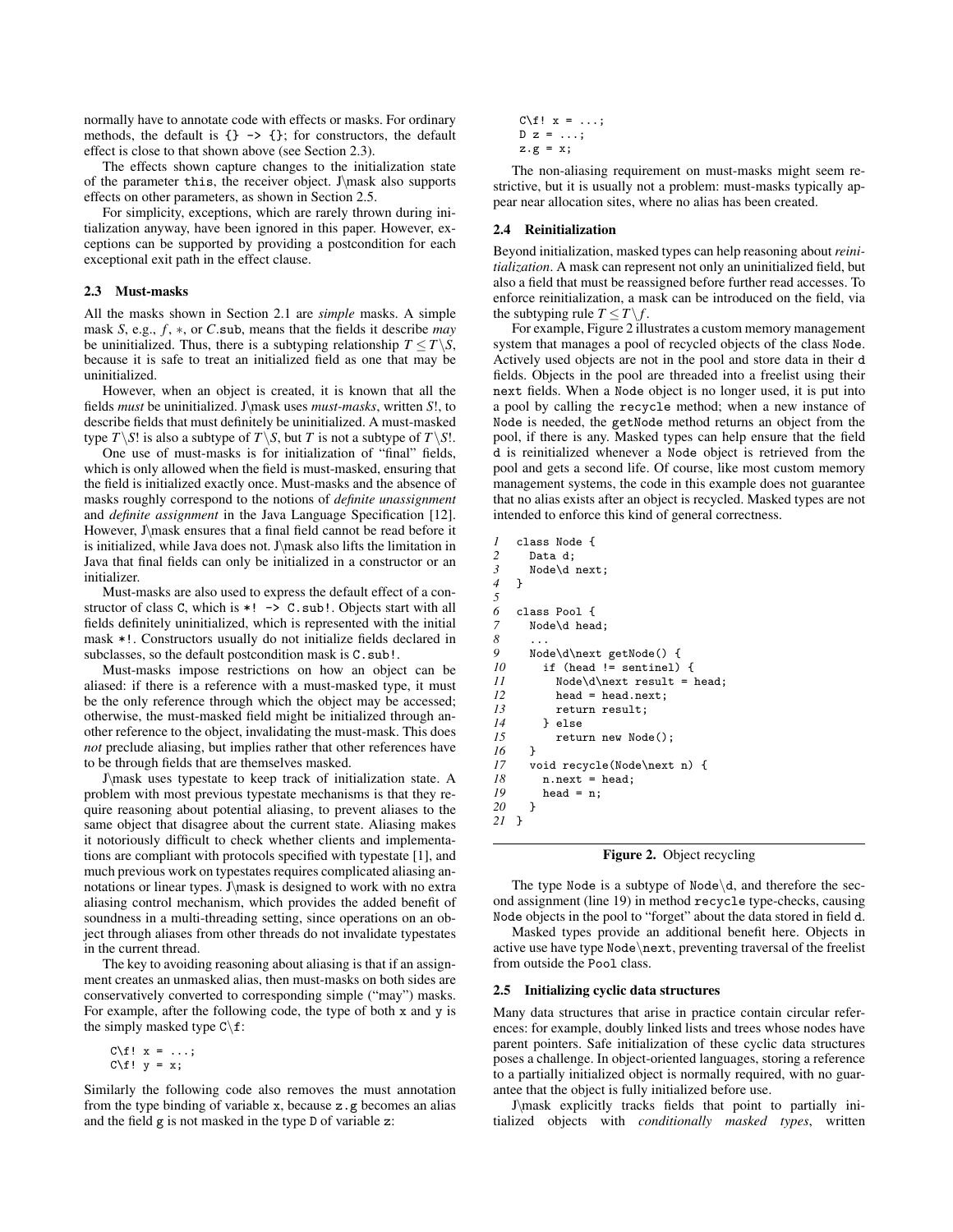$T\ f[x_1, g_1, \ldots, x_n, g_n]$ . The conditional mask  $f[x_1, g_1, \ldots, x_n, g_n]$ describes a field *f* referencing a partially initialized object, which will become fully initialized when all fields *xi* .*gi* are initialized. In other words, the removal of the mask on *f* is conditioned on the removal of all masks on *xi* .*gi* .

Conditional masks are normally introduced by an assignment to a must-masked field *f* , when the right-hand side of the assignment has more masks than the declared field type. Consider, for example, a field assignment  $x.f = y$ , where x has type  $T \ f!$ , y has type  $T' \gtrsim g$ , and the field f of class *T* has type *T*'. Note that  $T' \gtrsim g$  is not a subtype of  $T'$ . J\mask makes this assignment safe by changing the type of x to  $T \ f[y]$  after the assignment, showing that the field x.f is still masked, but its mask should be removed upon the removal of the mask on y.g.

```
1 class Node {
2 Node parent;<br>3 Node() effec
      3 Node() effect *! -> *! { }
4 }
5
6 final class Leaf extends Node {<br>7 Leaf() effect *' -> parent! {
7 Leaf() effect *! -> parent! { }
    8 }
9
   final class Binary extends Node {
11 Node left, right;
12 Binary(
13 Node\parent!\Node.sub[l.parent] -> *[this.parent] l,
14 Node\parent!\Node.sub[r.parent] -> *[this.parent] r)<br>15 effect *! -> parent!, left[this.parent],
15 effect *! -> parent!, left[this.parent],<br>
16 right[this.parent] {
16 right[this.parent] {<br>
17 this left = 1.
17 this.left = 1;<br>18 this right = r
18 this.right = r;
19 l.parent = this;
      \bar{r}.parent = this;
21 }
22 }
23
24 Leaf\parent! l = new Leaf();
25 Leaf \parent! r = new Leaf();
26 Binary\parent!\left[root.parent]\right[root.parent]
27 root = new Binary(l, r);
28 root.parent = root; // Now root has type Binary.
```
Figure 3. Initialization of a tree with parent pointers

Figure 3 shows how to safely initialize a binary tree with parent pointers. For convenience, we assume all local variables, including formal parameters, are final. (Section 5 discusses how to relax this.)

Figure 3 also demonstrates effects on parameters other than the receiver this: the parameters 1 and r of the Binary constructor both have the type Node\∗[this.parent] upon the exit of the constructor.

In this example, initialization is bottom-up, as it would be, for example, in a shift-reduce parser. Child nodes are created, initialized, and then used to construct their parent node. However, child nodes cannot be fully initialized before their parent fields are set, and moreover, they cannot even be considered fully initialized before the fields of all the objects that are transitively reachable are set. (Top-down initialization of this data structure creates similar issues.)

The parent field of a node will eventually point to an object that is created later and that contains child pointers pointing back to the current node, creating parent–child cycles. Of course, the parent field of the root of the tree must point to something special. For example, it can point to the root itself, as shown on line 28, or to a sentinel node.

The dependencies between masks after line 20 in Figure 3 are summarized in Figure 4, where the mask at the tail of an arrow is removed when the mask at its head is removed. The masks on this.left and this.right after line 20 transitively depend on the mask on this.parent.



Figure 4. Mask dependencies

The postcondition in the effect of the Binary constructor summarizes the dependencies in the figure: parameters l and r both have mask ∗[this.parent], which means that all their fields are conditionally masked, and this has type  $\label{thm:main} {\tt Binary} \space \verb|parent| \verb|left| \verb|inis.parent|,$ 

which is compatible with the parameter type of the Binary constructor. Therefore, the construction can proceed to build higher trees. Finally, the tree is fully initialized when the parent field of the root is initialized, because removing its mask enables removing all the masks in Figure 4.

In general, a field *f* should be unreadable unless every object transitively reachable through *f* has been appropriately initialized. That is, its masks have been removed at least to the level according to the type of the field through which the object is referenced.

Therefore, there are three ways to remove a conditional mask on field *f* :

- Like other kinds of masks, the conditional mask can be removed by directly initializing the field *f* .
- As shown in Figure 3, on line 28, conditional masks on root.left and root.right are removed by removing the mask root.parent they (transitively) depend on.
- The last way to remove a conditional mask is by creating cyclic dependencies. For example, the following code creates cyclic dependencies between x.f and y.g, which cancel each other.

// x starts with type  $C\backslash f!$ , and y starts with  $D\backslash q!$  $x.f = y;$  // now  $x$  has type  $C\backslash f[y.g]$  $y.g = x;$  // now  $y$  has type  $D\backslash g\left[ x.f\right]$ // x can be typed C, and y can be typed D

In general, if some dependencies form a strongly connected component in which no mask depends on a mask outside the component, they can all be removed together.

Subtyping generalizes to conditionally masked types:  $T \leq$  $T\ f[x_1, g_1, \ldots, x_n, g_n] \leq T\ f$ . In fact, a type *T* with unmasked field *f* can be viewed as a type that has empty conditions for the mask on *f*, that is,  $T\ f||$ , and a simply masked type  $T\ f$  can be seen as having an unsatisfiable condition on *f* , because a simple mask cannot be removed by removing other masks.

Conditional masks and simple masks do not impose any restriction on aliasing, because mask subtyping ensures that they cannot be invalidated by any future change to the object. This property has been called heap monotonicity [8].

Conditional masks also provide a way to create temporarily unreadable aliases for must-masked objects. Because the aliases are unreadable, the must annotations need not be removed. In Figure 3, for example, the assignment on line 17 creates an alias this.left for the left child object stored in variable l, but l remains of type Node\parent!, since the field this.left is masked with the conditional mask left[l.parent] after line 17. Not losing the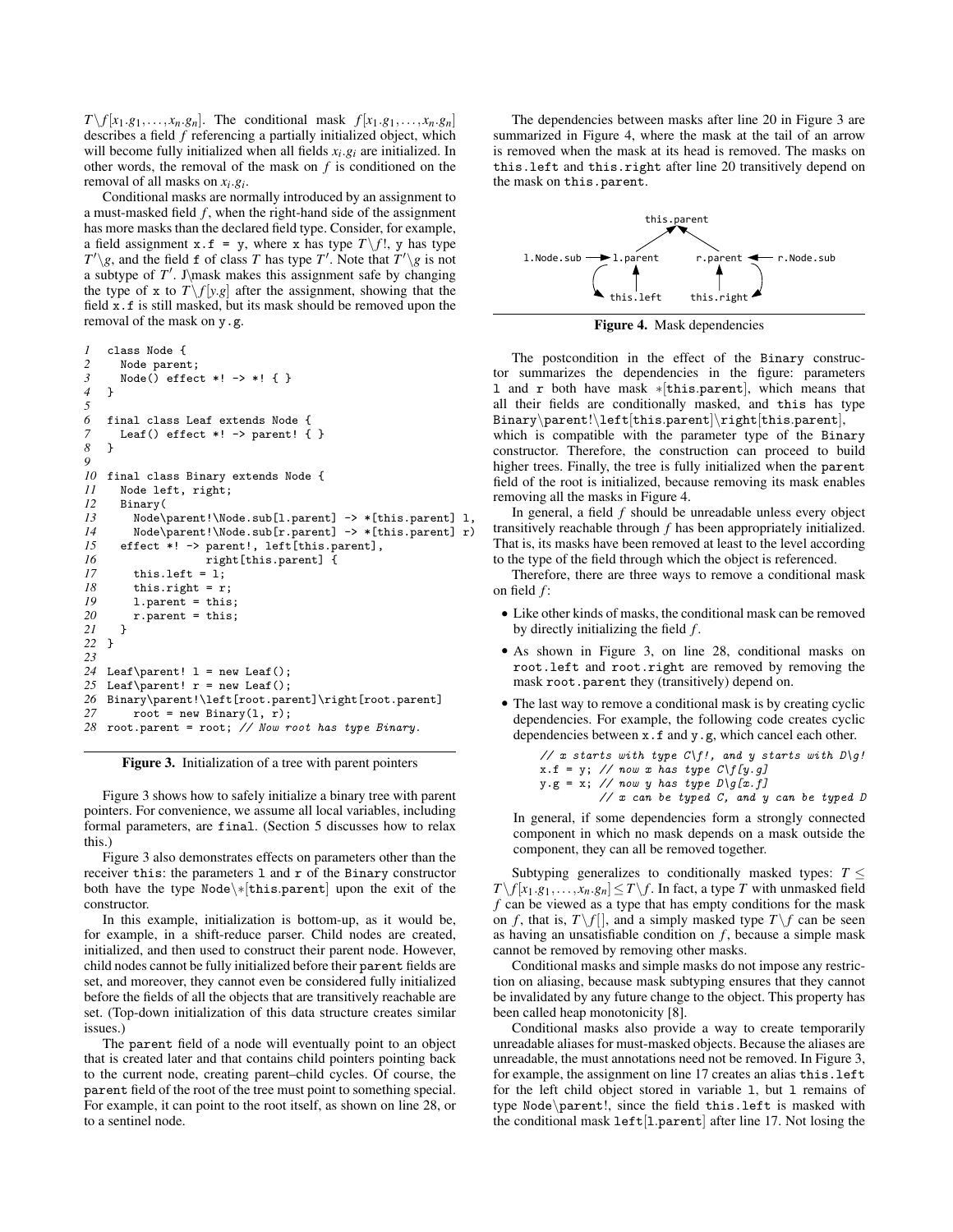must information means the initialization state of 1 is tracked more precisely.

For simplicity, fields currently must be declared with unmasked or simply masked types; no conditional masks or must-masks are allowed. It should be straightforward to add support for conditionally masked field types, but this is left for future work.

# 3. Abstract masks

With the exception of  $*$  and *C*.sub, the masks we have seen so far are *concrete*, explicitly naming instance fields. Concrete masks create difficulties for data abstraction, because the fields might not be visible where the masks are needed. For example, in Figure 3, if the two fields left and right of class Binary were private, it would be impossible to declare the local variable root as shown on line 26, because its type mentions the names of the fields outside the class definition.

```
1 class Node {
2 mask Children;<br>3 ...
     3 ...
4 }
5
6 final class Binary extends Node {
7 private Node left, right;
8 mask Children += left, right;
9 Binary(...)<br>10 effect *' -
10 effect *! -> parent!,<br>11 Children
11 Children[this.parent] { ... }
      12 ...
13 }
14 ...
15 Binary\parent!\Children[root.parent]
16 root = new Binary(l, r);
17 root.parent = root;
```
#### Figure 5. The tree example with abstract masks

Therefore J\mask introduces *abstract masks* that abstract over sets of concrete fields, providing a way to write types that mask fields that are not visible. Figure 5 shows an updated version of the code from Figure 3, where the two fields left and right are now private, and an abstract mask Children is introduced to mask them outside the class Binary. The Children mask is first declared in class Node (line 2), with an empty set of fields, and is *overridden* in Binary (line 8) to include the two children of a binary node. J\mask currently allows abstract masks to be overridden only to include more fields; more complex overriding is left to future work.

The ∗ mask, introduced in Section 2.1, is not much different from any other abstract mask, except that it is built-in, and is automatically overridden in every class to include all the fields declared in that class.

#### 3.1 Modular checking of abstract masks

*Subclass masks.* The Point/CPoint example in Section 2.1 showed that unsafe calls to overridden methods could be caught in a modular way with the help of the subclass mask Point.sub. The mask Point.sub can be connected to the abstract mask ∗ through the equivalence of the two types Point\∗ and Point\x\y\Point.sub. Any type with an abstract mask can be similarly expanded. For example, given the code in Figure 5, the masked type Binary\Children is equivalent to Binary\left\right\Binary.Children.sub, where Binary.Children.sub represents all the concrete masks that are added into overriding declarations of Children in subclasses of Binary, excluding Binary itself. The set {left,right,Binary.Children.sub} is the *interpretation* of Children in the context of Binary.

In general, *C*.*M*.sub represents the subclass mask of abstract mask *M* with respect to class *C*, and the interpretation of *M* in the context of *C* is a set consisting of all the concrete masks added into *M* in *C* and its superclasses, together with subclass mask *C*.*M*.sub. Before type checking, the J\mask compiler internally expands all abstract masks into their interpretations.

Subclass masks are important for modular type checking, because they make it possible to distinguish the current definition of an abstract mask and overriding definitions in subclasses, which are generally unavailable in a modular setting.

```
1 class C {
2 T f;
      mask M += f:
4 void initM() effect M -> {} {<br>5 this.f = ...:
        this.f = \dots;6 }
   7 }
8
9 class D extends C {<br>
10 \qquad T \t g;
10 T g;
      11 mask M += g;
12 void initM() effect M -> {} {
13 this.g = ...;
14 super.initM();
15 }
16 }
```
Figure 6. Code that needs mask constraints

*Mask constraints.* Subclass masks help prevent unsafe calls, but since they describe fields that are generally not known in the current class, safely removing them by initialization requires some additional mechanism. Figure 6 illustrates an initialization helper method initM, which is intended to remove the abstract mask M from its receiver. It is properly overridden in the subclass D to handle the overridden abstract mask M. However, the initM method would not type-check as written in Figure 6, because right after line 5, the type of this is actually  $C\setminus C.M$  sub, rather than the unmasked type C.

J\mask uses *mask constraints* to solve this problem. Every J\mask method can declare a mask constraint of the form captures  $M_1, \ldots, M_n$ , where  $M_1, \ldots, M_n$  are abstract masks. This constraint means that the body of the method is type-checked assuming that the masks  $M_i$  are the same as their concrete definition in the class where the method is defined, with no subclass masks.

For example, the signature of initM on lines 4 and 12 can be updated with a mask constraint:

void initM() effect M -> {} captures M

The example then type-checks, because at the entries to initM in classes C and D, the type of this becomes  $C \ f$  and  $D \ f\ g$ respectively, rather than  $C\f\C.M.sub$  and  $D\f\g\D.M.sub$ .

However, when type-checking callers against the public signature of the method, the abstract mask should still be interpreted to include the subclass mask.

A method defined in class *C* with a mask constraint on an abstract mask *M* depends on the set of fields that *M* denotes in *C*. It would be unsound to allow that method to be inherited by a subclass that overrides the abstract mask. Therefore, the type system requires such methods to be overridden when the masks they depend on are overridden. Consequently, constructors, final methods, and static methods cannot have mask constraints, because they cannot be overridden in subclasses.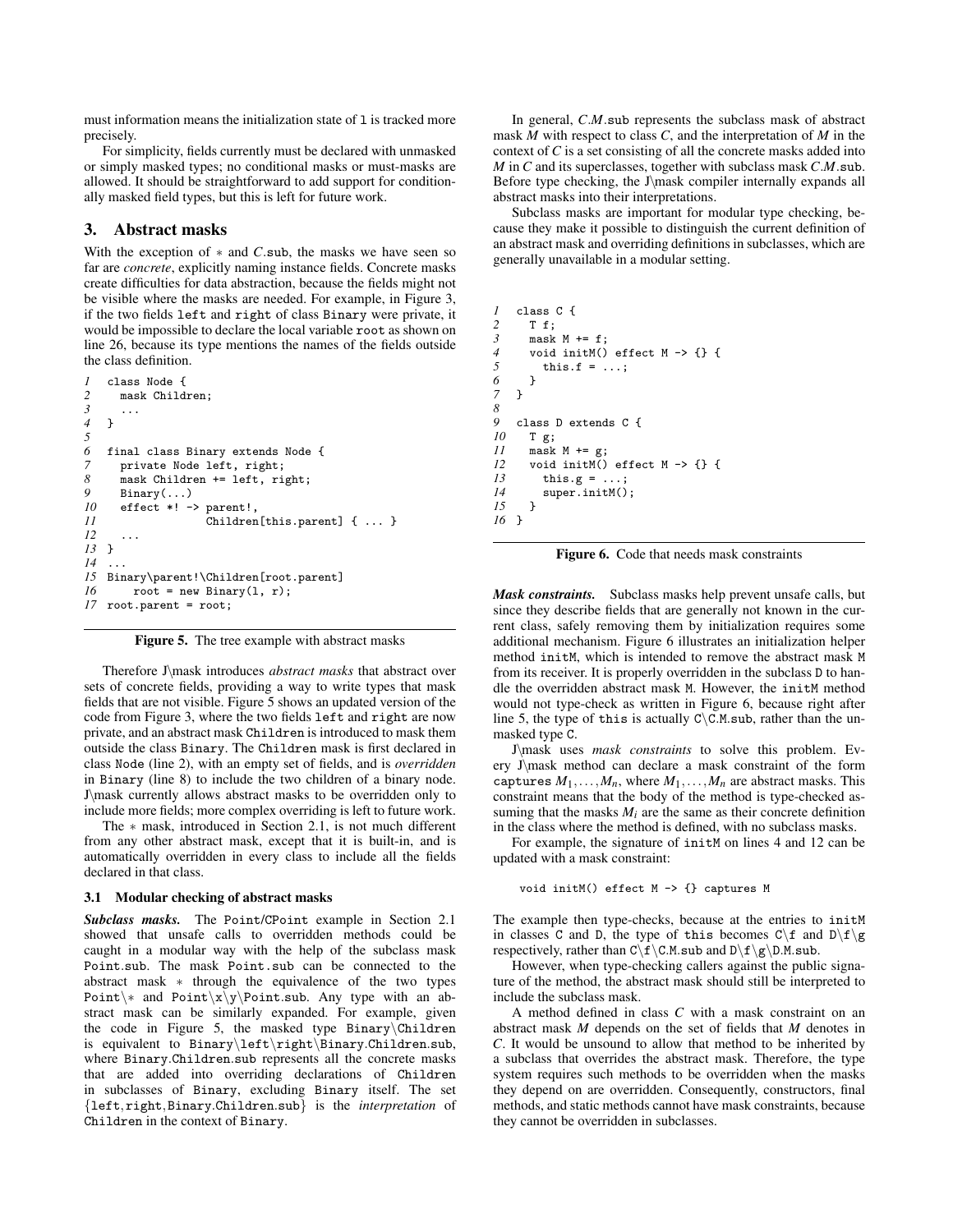| programs            | $Pr ::= \langle L, e \rangle$                                                                           |
|---------------------|---------------------------------------------------------------------------------------------------------|
| class declarations  | L ::= class C extends $C'\ \{\overline{F}\ \overline{M}\}\$                                             |
| field declarations  | $F ::= T f$                                                                                             |
| method declarations | Mt ::= $T m(\overline{T} \overline{x})$ effect $\overline{M_1} \rightsquigarrow \overline{M_2}$ $\{e\}$ |
| simple masks        | $S ::= f \mid sub_C$                                                                                    |
| masks               | $M ::= S   S!   S \overline{p} \cdot \overline{S_n}$                                                    |
| paths               | $p ::= \ell   x$                                                                                        |
| unmasked types      | $U ::= \circ \mid C \mid C!$                                                                            |
| types               | $T :: = U \mid T \backslash M$                                                                          |
| expressions         | $e ::= (T p)$   new $C$   $e_1$ ; $e_2$   $e.f$                                                         |
|                     | $(T_1 p_1) \cdot f = (T_2 p_2) (T_0 p_0) \cdot m((\overline{T} \overline{p}))$                          |
|                     | l let $T x = e_1$ in $e_2$                                                                              |
| typing environments | $\Gamma ::= \emptyset \mid \Gamma, x : T \mid \Gamma, \ell : T$                                         |
| heaps               | $H ::= \emptyset \mid H, \ell \mapsto \rho$                                                             |
| objects             | $o ::= C! \setminus \overline{M} \{ \overline{f} = \overline{\ell} \}$                                  |
| evaluation contexts | $E ::= [\cdot]   E.f   E; e   \text{let } T x = E \text{ in } e$                                        |
|                     |                                                                                                         |

Figure 7. Grammar

#### 3.2 Mask algebra

J\mask supports two algebraic operations on masks that make abstract masks more useful:  $(M_1 + M_2)$  and  $(M_1 - M_2)$ .

An abstract mask can be interpreted as a set of concrete masks on fields and possibly a subclass mask. The two operators on masks correspond to the set union  $(+)$  and set difference  $(-)$  of the interpretations of the abstract masks. Concrete masks can appear in algebraic masks, where they are interpreted as singleton sets.

Algebraic masks enable the programmer to express initialization state abstractly, without knowing all the fields masked by an abstract mask. For example, suppose there is a local variable *x*, starting with the type  $T \setminus M$  where *M* is an abstract mask, and field *x*. *f* is initialized:

$$
T\ M x = \ldots;
$$
  
x.f = \ldots; // The type of x is now  $T\ (M - f)$ 

Here, one needs not know which concrete masks are included in *M*, nor even whether *M* includes *f* .

Mask algebra also helps programmers compose masks to keep the typestates in J\mask compact. For example, if a class has *n* fields, each of which might independently be initialized or uninitialized, it would require 2*<sup>n</sup>* different typestates to represent all possible initialization states, were there no mask algebra. With mask algebra, one can simply use the "sum" of the masks corresponding to all the uninitialized fields.

J\mask currently only supports these two algebraic operations on masks, but they seem to suffice. Richer operators on masks are left to future work.

#### 4. The J\mask calculus

We now formalize masked types as part of a simple object calculus. Unfortunately, previous object calculi are not suitable for modeling masked types.

#### 4.1 Grammar

Figure 7 shows the grammar of the core J\mask calculus. We use the notation  $\overline{a}$  for both the list  $a_1, \ldots, a_n$  and the set  $\{a_1, \ldots, a_n\}$ , for  $n \geq 0$ . We abbreviate terms with list subterms in the obvious way, e.g.,  $\overline{T} \overline{x}$  stands for  $T_1 x_1, \ldots, T_n x_n, T\backslash \overline{M}$  stands for  $T\backslash M_1\backslash \ldots \backslash M_n$ , and  $p.\overline{S}$  stands for  $p.S_1, \ldots, p.S_n$ .

A program *Pr* is a pair  $\langle \overline{L}, e \rangle$  of a set of class declarations *L* and an expression *e* (the main method). Each class *C* is declared with a superclass  $C'$ , a set of field declarations  $\overline{F}$  and a set of method declarations  $\overline{Mt}$ . To simplify presentation, all the class declarations are assumed to be global information.

J\mask only supports single inheritance. The root of the class hierarchy is denoted by  $\circ$ . We write  $C \prec C'$  to mean that class *C* is a direct subclass of  $C'$ , and the relation  $\prec^*$  is the reflexive and transitive closure of ≺.

Notably, there is no null value in the language, because none is needed for object initialization.

There are three kinds of masks: simple masks *S*, must-masks *S*!, and conditional masks  $S[\overline{p}.\overline{S_p}]$ . The auxiliary function simple elides the must annotation and conditions of a mask.

$$
simple(S) = S
$$
  
simple(S!) = S  
simple(S[ $\overline{p}.\overline{S_p}$ ]) = S

There are two kinds of simple masks: concrete field masks *f* , and subclass masks  $sub<sub>C</sub>$ , that is, C. sub in the J\mask language. The calculus does not explicitly model the abstract mask \*, because it can be expanded into a collection of field masks and a subclass mask. For the simplicity of the semantics, other abstract masks and mask constraints are omitted.

We require that in a well-formed type, no two masks mention the same field, and every variable appearing in a condition is in the domain of the typing environment. The order of masks in a type does not matter, so  $T \ f_1 \ f_2 = T \ f_2 \ f_1$ .

An unmasked type *U* is either a normal class type *C* or an *exact* class type *C*!. An object of *C*! must be an instance of class *C*, and not of any proper subclass of *C*. (This overloads the "!" symbol, which is also used for must-masks.) The source of exactly typed values is object creation, because the expression new *C* has type *C*!. Exact types are useful because they make removal of subclass masks possible, as discussed in Section 2.1.

An object is created with expression new *C*, which adds a fresh memory location to the heap, with all fields uninitialized. Uninitialized fields are not represented in the heap, so there is no need for null. Initialization is done by calling appropriate methods.

To simplify presentation of the semantics and the proof of soundness, we allow only paths *p* (local variables *x* at compile time, or heap locations  $\ell$  at run time) to appear in field assignments and method calls. This does not restrict expressiveness, because of let expressions.

Every read through a path *p* is represented as an expression  $(T p)$ , where the annotation  $T$  is a statically known type. The annotation is primarily to make the proof of soundness easier; in the actual J $\text{implementation}, T$  is inferred by the compiler.

Typing environments  $\Gamma$  contain type bindings for both variables  $x$  and heap locations  $\ell$ . Bindings for locations are extracted from the heap and are used to type-check expressions during evaluation.

The J\mask calculus models the heap as a function from memory locations *l* to objects *o*. The formalization attaches a type to every object on the heap, in addition to value bindings for the fields. The object type is always based on some exact class type, which is known at run time. The type might also have masks, and since the base class is always exact, no subclass mask may appear on the heap. Masks in the operational semantics are included only for the soundness proof and can be erased in the implementation.

#### 4.2 Class member lookup

Figure 8 shows auxiliary functions for looking up class members. For a class *C*, ownFields(*C*) and ownMethods(*C*) are the set of fields and methods declared in *C* itself, and fields(*C*) and methods $(C)$  also collect those declared in all the superclasses of *C*. fnames( $\overline{F}$ ) is the set of all the field names in field declarations  $\overline{F}$ . For simplicity, we assume no two fields have the same name.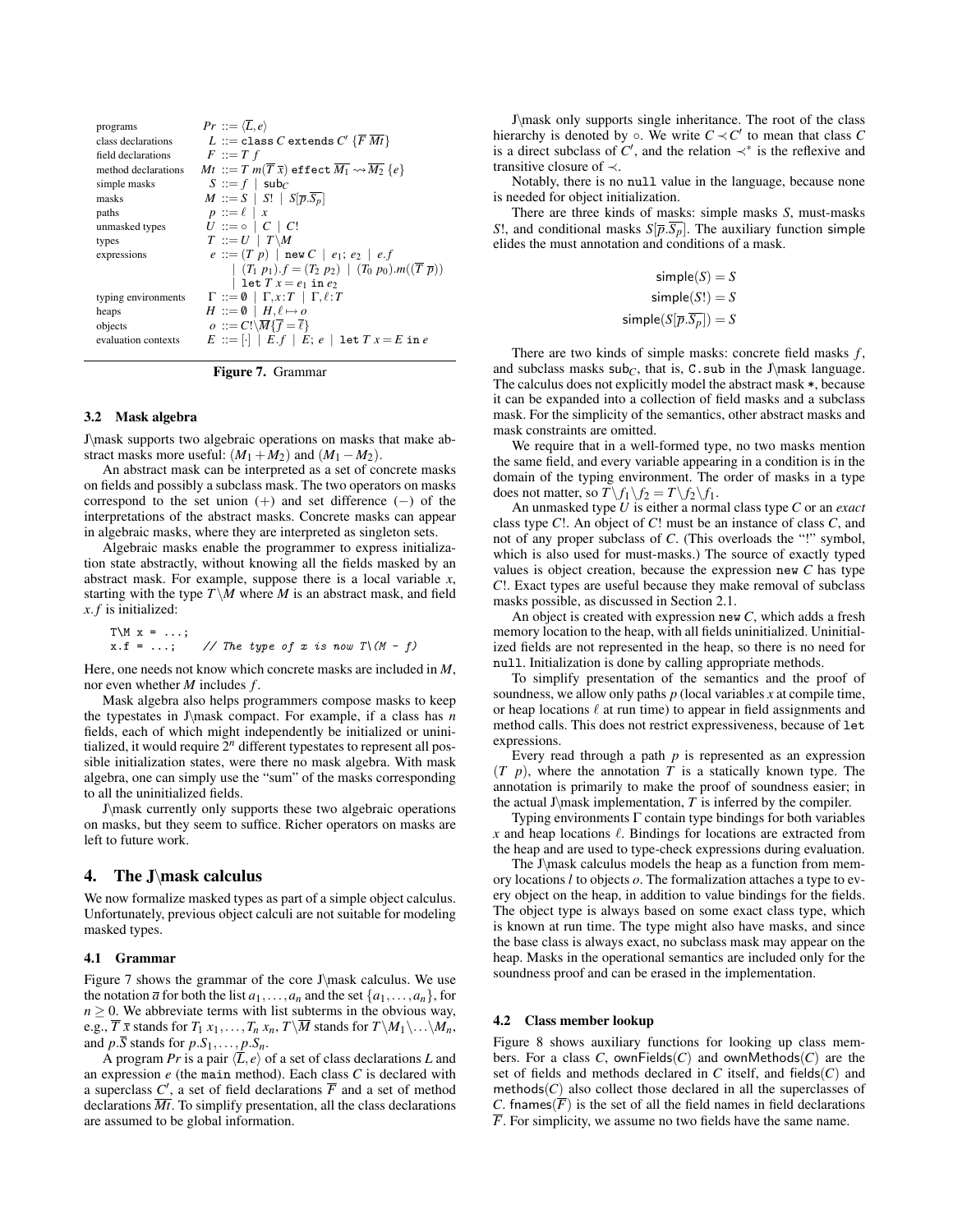| $\Gamma \vdash T \leq T'$                                                                                                                                                                                                                                                                                                                                                                                                                                                                                                                                                          |                                                                                                                                                                                                                                                                                                  |                                                                                                                                                                                                                                                                                                                                                                                                                                                                                                                                                                                                                                                                                                                               |                                                                                                                                                                                                                                                                                                                              |                                                                                                                                                                             |
|------------------------------------------------------------------------------------------------------------------------------------------------------------------------------------------------------------------------------------------------------------------------------------------------------------------------------------------------------------------------------------------------------------------------------------------------------------------------------------------------------------------------------------------------------------------------------------|--------------------------------------------------------------------------------------------------------------------------------------------------------------------------------------------------------------------------------------------------------------------------------------------------|-------------------------------------------------------------------------------------------------------------------------------------------------------------------------------------------------------------------------------------------------------------------------------------------------------------------------------------------------------------------------------------------------------------------------------------------------------------------------------------------------------------------------------------------------------------------------------------------------------------------------------------------------------------------------------------------------------------------------------|------------------------------------------------------------------------------------------------------------------------------------------------------------------------------------------------------------------------------------------------------------------------------------------------------------------------------|-----------------------------------------------------------------------------------------------------------------------------------------------------------------------------|
| $\Gamma \vdash T \leq T$ (S-REFL)                                                                                                                                                                                                                                                                                                                                                                                                                                                                                                                                                  | $\frac{\Gamma\vdash T_1 \leq T_2\quad \Gamma\vdash T_2 \leq T_3}{\Gamma\vdash T_1 < T_3}$ (S-TRANS)                                                                                                                                                                                              | $\frac{\vdash C \prec C'}{\Gamma \vdash C \leq C'}$ (S-SUP)                                                                                                                                                                                                                                                                                                                                                                                                                                                                                                                                                                                                                                                                   |                                                                                                                                                                                                                                                                                                                              | $\Gamma \vdash C! \leq C \text{ (S-EXACT)}$                                                                                                                                 |
| $\frac{\Gamma\vdash T_1 \leq T_2}{\Gamma\vdash T_1\setminus M \leq T_2\setminus M}$ (S-MASK)                                                                                                                                                                                                                                                                                                                                                                                                                                                                                       | $\Gamma \vdash T\backslash S[] \approx T$ (S-EMPTY-COND)                                                                                                                                                                                                                                         |                                                                                                                                                                                                                                                                                                                                                                                                                                                                                                                                                                                                                                                                                                                               |                                                                                                                                                                                                                                                                                                                              | $\Gamma \vdash T \setminus S[\overline{p}.\overline{S_p}] \leq T \setminus S[\overline{p}.\overline{S_p}, p'.S']$ (S-COND-SUB)                                              |
| $\frac{S = \text{simple}(M)}{\Gamma \vdash T \setminus M \leq T \setminus S}$ (S-SIMPLE)                                                                                                                                                                                                                                                                                                                                                                                                                                                                                           | $\frac{\mathsf{sub}_C = \mathsf{simple}(M)}{\Gamma \vdash C! \setminus M \approx C!}$ (S-EXACT-MASK)                                                                                                                                                                                             |                                                                                                                                                                                                                                                                                                                                                                                                                                                                                                                                                                                                                                                                                                                               |                                                                                                                                                                                                                                                                                                                              | $\frac{p':C!\sqrt{M}\in\Gamma}{\Gamma\vdash T\backslash S[\overline{p}.\overline{S_p},p'.\textsf{sub}_C]\approx T\backslash S[\overline{p}.\overline{S_n}]}$ (S-EXACT-COND) |
| $\frac{\vdash C \prec C' \quad \textsf{frames}(\textsf{ownFields}(C)) = \overline{f} \quad \textsf{sub}_{C'} = \textsf{simple}(M)}{\Gamma \vdash T \setminus M \approx T \setminus \textsf{expand}(M, \{\overline{f}, \textsf{sub}_C\})} \quad \textsf{(S-SUBMASK)} \quad \frac{\vdash C \prec C' \quad \textsf{frames}(\textsf{ownFields}(C)) = \overline{f}}{\Gamma \vdash T \setminus M[p \cdot \textsf{sub}_{C'}, \overline{p'} \cdot \overline{S}] \approx T \setminus M[p \cdot \overline{f}, p \cdot \textsf{sub}_C, \overline{p'} \cdot \overline{S}]} \quad$              |                                                                                                                                                                                                                                                                                                  |                                                                                                                                                                                                                                                                                                                                                                                                                                                                                                                                                                                                                                                                                                                               |                                                                                                                                                                                                                                                                                                                              |                                                                                                                                                                             |
| $\Gamma \vdash p : T$                                                                                                                                                                                                                                                                                                                                                                                                                                                                                                                                                              |                                                                                                                                                                                                                                                                                                  |                                                                                                                                                                                                                                                                                                                                                                                                                                                                                                                                                                                                                                                                                                                               |                                                                                                                                                                                                                                                                                                                              |                                                                                                                                                                             |
| $\frac{p:T \in \Gamma}{\Gamma \vdash p:T}$ (TP-PATH)                                                                                                                                                                                                                                                                                                                                                                                                                                                                                                                               | $\frac{\Gamma \vdash \ell : T_1 \quad \Gamma \vdash T_1 \leq T_2}{\Gamma \vdash \ell : T_2} \quad (\text{TP-SUB})$                                                                                                                                                                               |                                                                                                                                                                                                                                                                                                                                                                                                                                                                                                                                                                                                                                                                                                                               | $\frac{\Gamma\vdash p:T\backslash f[p.f,p'.\overline{S}]}{\Gamma\vdash p:T\backslash f[\overline{p'}.\overline{S}]}$ (TP-COND-CYCLE)                                                                                                                                                                                         |                                                                                                                                                                             |
| $\frac{\Gamma\vdash p\!:\!T\backslash\mathcal{S}[p'.f,\overline{p''}.\overline{S'}]\quad \Gamma\vdash p'\!:\!T'\quad f\not\in\mathsf{masked}(T')}{\Gamma\vdash p\!:\!T\backslash\mathcal{S}[\overline{p''}.\overline{S''}]} \text{ (TP-COND-ELIM)}$                                                                                                                                                                                                                                                                                                                                |                                                                                                                                                                                                                                                                                                  | $\frac{\Gamma\vdash p\!:\!T\backslash S[p'.S',\overline{p''}.\overline{S''}]\quad \Gamma\vdash p'\!:\!T'\backslash S'\overline{[p'''.\overline{S''}']}\ \text{(TP-COND-TRANS)}}{\Gamma\vdash p\!:\!T\backslash S\overline{[p'',\overline{S''}]}\ \overline{p'''.\overline{S'''}}]}\ \text{(TP-COND-TRANS)}$                                                                                                                                                                                                                                                                                                                                                                                                                   |                                                                                                                                                                                                                                                                                                                              |                                                                                                                                                                             |
| $\Gamma\vdash_R e:T,\Gamma'$<br>$\overline{\Gamma \vdash x : T}$ $x : T_x \in \Gamma$<br>$\Gamma' = \Gamma \{x : \text{noMust}(T_x)\}\$<br>$\Gamma' \vdash \mathsf{noMust}(T) \leq T'$<br>$\Gamma\vdash_R(T x) : T', \Gamma'$                                                                                                                                                                                                                                                                                                                                                      | $\Gamma \vdash \ell : T \quad \Gamma \vdash T \leq T'$<br>$\ell\!:\!T_{\ell}\in\Gamma$<br>$\frac{1}{\sqrt{\pi}}$<br>(TR-VAR) $\frac{\Gamma' = \Gamma\{ \ell : n \in \mathbb{N} \atop \Gamma \vdash_R (\Gamma \ell) : T', \Gamma'} (\text{TR-LOC})}{\Gamma \vdash_R (\Gamma \ell) : T', \Gamma'}$ | $\frac{\Gamma \vdash e_1 : T_1, \Gamma_1 \qquad \qquad \Gamma \vdash e : T, \Gamma'}{\Gamma \vdash_{R} e_1 : e_2 : T_2, \Gamma_2}$ (TR-SEQ) $\frac{e \neq (T x) \land e \neq e_1; e_2}{\Gamma \vdash_{R} e : T, \Gamma'}$ (TR-OTHER)                                                                                                                                                                                                                                                                                                                                                                                                                                                                                          |                                                                                                                                                                                                                                                                                                                              |                                                                                                                                                                             |
| $\Gamma \vdash e\!:\!T,\Gamma'$<br>$\Gamma \vdash e : T_1, \Gamma'$<br>$\frac{\Gamma \vdash T_1 \leq T_2}{\Gamma \vdash e : T_2, \Gamma'}$<br>$(T-SUB)$                                                                                                                                                                                                                                                                                                                                                                                                                            | $\frac{\Gamma \vdash p:T}{\Gamma \vdash (T p):T,\Gamma}$ (T-PATH) $\frac{\Gamma_1 \vdash e_2:T_2,\Gamma_2}{\Gamma \vdash e_1,e_2:T_2,\Gamma_2}$ (T-SEQ) $\frac{\overline{f}}{\Gamma \vdash \text{new } C:C!\setminus \overline{f}!,\Gamma}$                                                      | $\Gamma\vdash e_1$ : $T_1,\Gamma_1$                                                                                                                                                                                                                                                                                                                                                                                                                                                                                                                                                                                                                                                                                           |                                                                                                                                                                                                                                                                                                                              | $(T-NEW)$                                                                                                                                                                   |
| $\Gamma\vdash_R e_1 : T,\Gamma_1 \quad x \notin \text{dom}(\Gamma_1)$<br>$\Gamma_1, x: T \vdash e_2: T_2, \Gamma_2$<br>$\frac{\Gamma_2 = \Gamma'_2, x: T' \quad \Gamma''_2 = \text{remove}(\Gamma'_2, x)}{\Gamma \vdash \text{let } T \ x = e_1 \text{ in } e_2: T_2, \Gamma''_2}$ (T-LET)                                                                                                                                                                                                                                                                                         | $\Gamma \vdash e : T.\Gamma'$<br>$\frac{T_f = \text{ftype}(T, f)}{\Gamma \vdash e, f : T_f, \Gamma'}$ (T-GET)                                                                                                                                                                                    |                                                                                                                                                                                                                                                                                                                                                                                                                                                                                                                                                                                                                                                                                                                               | $\Gamma \vdash (T_1 \ p_1) : T_1, \Gamma \quad T_1 \neq T_1' \backslash f!$<br>$\Gamma \vdash_R (T_2 \ p_2)$ : ftype(grant $(T_1, f), f$ ), $\Gamma'$<br>$\frac{p_1: T \in \Gamma' \cap \Gamma'' = \Gamma'\{p_1 : \text{grant}(T, f)\}}{\Gamma \vdash (T_1 \ p_1).f = (T_2 \ p_2) : \circ \succ \text{sub}_\circ, \Gamma''}$ | $(T-SET)$                                                                                                                                                                   |
| $\Gamma \vdash (T_1 \backslash f! p_1): T_1 \backslash f!, \Gamma$<br>$\Gamma \vdash (T_2 \ p_2) : T_2, \Gamma \quad T_2 = U_2 \backslash \overline{M}$<br>ftype $(T_1, f) = U_f \backslash \overline{S_f}$ $\Gamma \vdash U_2 \leq U_f$<br>$\overline{S} = \{S   S \in \mathsf{simple}(\overline{M}) \wedge (S^1 \in \overline{M} \vee S \notin \overline{S_f})\}$<br>$p_1: T \backslash f! \in \Gamma \quad \Gamma' = \Gamma\{p_1: T \backslash f[p_2.\overline{S}]\}$<br>$\Gamma \vdash (T_1 \backslash f! p_1) . f = (T_2 p_2) : \circ \backslash \mathsf{sub}_\circ, \Gamma'$ | – (T-SET-COND)                                                                                                                                                                                                                                                                                   | $\Gamma \vdash (T_0 \ p_0) : T_0, \Gamma \quad T_0 = U \backslash \overline{M} \quad p_0 : U_0 \backslash \overline{M'} \in \Gamma$<br>$\mathsf{mbody}(T_0,m) = T'_{n+1} ~\underline{m}(\overline{T'}~\overline{x})~\mathtt{effect}~\overline{M_1} \leadsto \overline{M_2}~\{e\}$<br>$\forall i \in 1n+1. T_i'' = T_i' \{p_0/\text{this}}\{\overline{p}/\overline{x}\}$<br>$\forall i \in 1n. \Gamma \vdash (T_i p_i): T_i'' , \Gamma$<br>$\forall i \in 0n. T_i = T''' \setminus S! \Rightarrow (T_i'' = T''' \setminus S! \land \forall j \neq i. p_i \neq p_j)$<br>$\Gamma' = \Gamma\{\!\!\{p_0\!:\!{\sf update}(p_0,\overline{M'},U_0\backslash\overline{M_2}\{p_0/\mathtt{this}\}\{\overline{p}/\overline{x}\})\}\!\!\}$ | $\Gamma \vdash T_0 \leq U\backslash \overline{M_1} \{p_0/\mathtt{this}\}\{\overline{p}/\overline{x}\}$<br>$\Gamma \vdash (T_0 \ p_0) . m((\overline{T} \ \overline{p})): T'_{n+1}, \Gamma'$                                                                                                                                  | - (T-CALL)                                                                                                                                                                  |

Figure 9. Static semantics

| class C extends C' {F \overline{M} }       |
|--------------------------------------------|
| ownFields(C) = F                           |
| ownMethods(C) = \overline{M}t              |
| fields(C) = \bigcup_{C': C \prec^* C'}     |
| methods(C) = \bigcup_{C': C \prec^* C'}    |
| $\overline{F} = \overline{U} \overline{f}$ |
| frames(F) = \overline{f}                   |

Figure 8. Class member lookup

# 4.3 Subtyping

Subtyping rules are defined in Figure 9. The judgment  $\Gamma \vdash T_1 \leq T_2$ states that type  $T_1$  is a subtype of  $T_2$  in context  $\Gamma$ . The judgment  $\Gamma \vdash T_1 \approx T_2$  is sugar for the pair of judgments  $\Gamma \vdash T_1 \leq T_2$  and  $\Gamma \vdash T_2 \leq T_1$ .

Most subtyping rules are intuitive. S-COND-SUB states that adding conditions makes a conditional mask more conservative. S-SIMPLE states that a type with a must-mask or a conditional mask is a subtype of the corresponding simply masked type.

The subtyping rule S-SUBMASK uses an auxiliary function expand, which expands a mask  $S$  into a set of masks  $\overline{S'}$ , while preserving any annotation on *S*:

$$
\begin{aligned} \textup{expand}(S,\overline{S'}) &= \overline{S'} \\ \textup{expand}(S!,\overline{S'}) &= \overline{S'}! \\ \textup{expand}(S[\overline{p}.\overline{S_p}],\overline{S'}) &= \overline{S'}[\overline{p}.\overline{S_p}] \end{aligned}
$$

As shown in Figure 9, there are often a number of different ways of writing equivalent types. The five type equivalence rules (S-EMPTY-COND, S-EXACT-MASK, S-EXACT-COND, S-SUBMASK, and S-SUBMASK-COND) can be read as normaliza-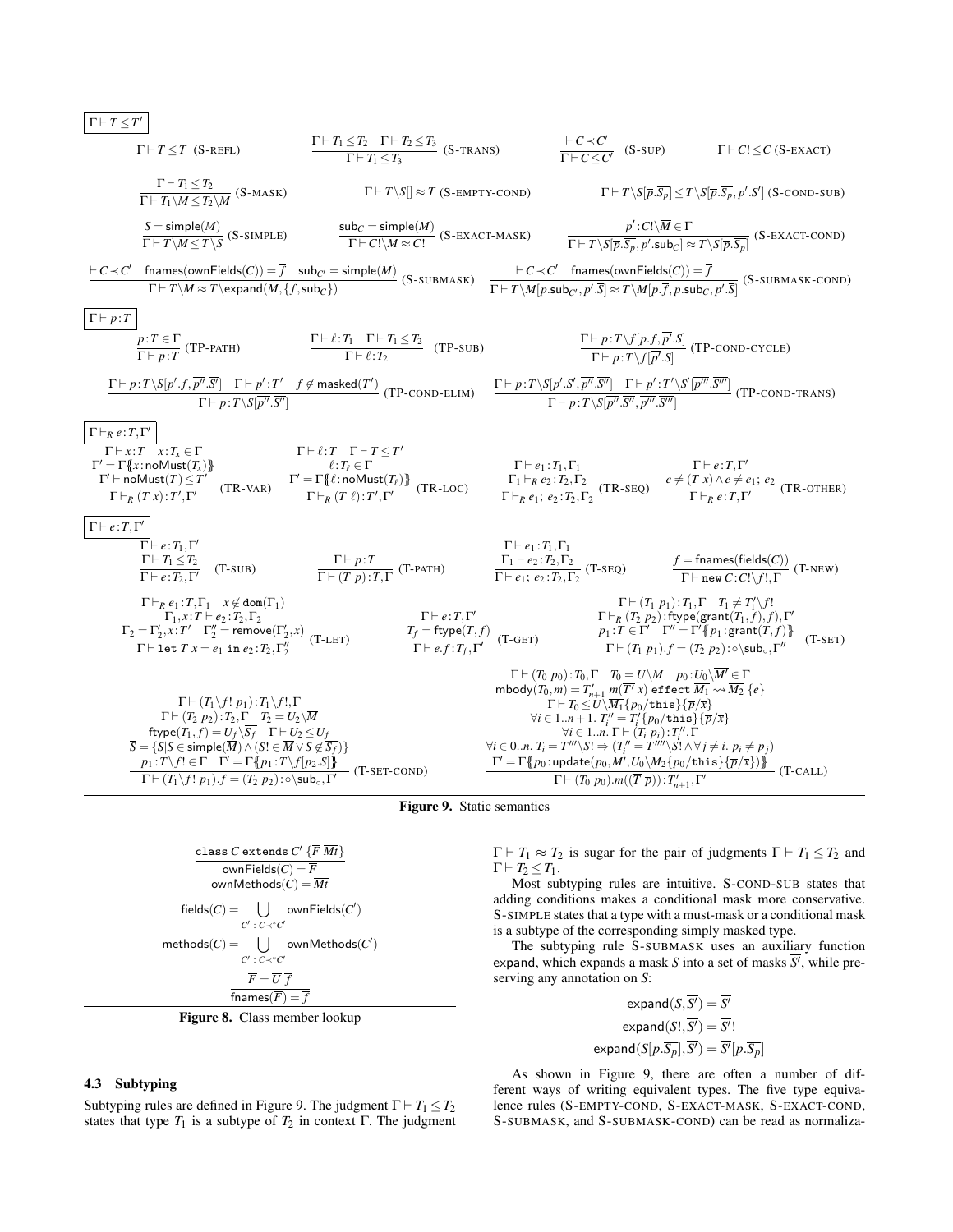$$
\begin{array}{llll} \mathrm{masked}(U)=\emptyset & \mathrm{class}(C)=C & C=\mathrm{class}(T) & C=\mathrm{class}(T) & C=\mathrm{class}(T) & C\leq C\\ \mathrm{masked}(T\backslash S!)=\mathrm{masked}(T\backslash S) & \mathrm{class}(C!)=C & f\not\in\mathrm{masked}(T) & Mt=\ldots m(\ldots)\ldots\\ \mathrm{masked}(T\backslash S|\overline{B,\overline{S_{p}}|})=\mathrm{masked}(T) & \mathrm{class}(T\backslash M)=\mathrm{class}(T) & \mathrm{fields}(C)=\overline{F} & \left(\begin{array}{cc} Mt\in\mathrm{ownMethod}(C)\vee & Mt=\ldots m(\ldots)\ldots\\ Mt\in\mathrm{ownMethod}(C)\vee & \overline{B\in T_{f}}\end{array}\right)\\ \mathrm{masked}(T\backslash\mathrm{subc})=\mathrm{masked}(T) & \mathrm{class}(T\backslash M)=\mathrm{class}(T) & \mathrm{fields}(C)=\overline{F} & \left(\begin{array}{cc} Mt\in\mathrm{ownMethod}(C)\vee & Mt=\ldots m(\ldots)\ldots\\ Mt\in\mathrm{ownMethod}(C)\wedge\mathrm{mod}(C\wedge\overline{B})\end{array}\right)\\ \mathrm{models}(T,\overline{f})=\overline{T_{f}} & \mathrm{if}\,\,T=T'\backslash f\\ \mathrm{mod}\mathrm{Mat}(T\backslash M)=\begin{cases} \mathrm{noMust}(T)\backslash S & \mathrm{if}\,\,M=S! & \mathrm{grant}(T,f)=\begin{cases} T' & \mathrm{if}\,\,T=T'\backslash f\\ T' & \mathrm{if}\,\,T=T'\backslash f\\ T' & \mathrm{if}\,\,T=T'\backslash f! & \mathrm{otherwise} \end{cases}\\ \mathrm{remove}(0,x)=\emptyset & \mathrm{update}(x,\overline{M},T)=T & \mathrm{update}(\ell,\overline{M},U)=U\\ \mathrm{remove}(T\backslash S[x.S_{x},\ldots],x)=\mathrm{remove}(T,x)\backslash S & \mathrm{update}(\ell,\overline{M},T\backslash M')=\begin{cases} \mathrm{update}(\ell,\overline{M},T)\backslash M' & \mathrm{if}\,\,M_{i}=\mathrm{simple}(M')\\ \mathrm{update}(\ell,\overline{M},T)\backslash M_{i} & \mathrm{if}\,\mathrm{simple}(M_{i})=\mathrm{simple}(M')\end{cases}\\ \mathrm{remove}(T\backslash\mathrm{S}[x.S_{x},\ldots],x)=\mathrm{remove}(
$$



tion rules, where the types on the left-hand side of  $\approx$  are reduced to those on the right-hand side. Note that in each of the five rules, the type on the right-hand side is either syntactically simpler than that on the left-hand side, or converts an occurrence of a class on the left-hand side to its subclass. This ensures type normalization terminates. Normalized types have the following characteristics:

- A type  $C\setminus\overline{M}$  has at most one subclass mask, which must be sub<sub>C</sub>. A type  $C! \setminus \overline{M}$  has no subclass mask.
- The condition  $p.\mathsf{sub}_C$  does not show up if the path  $p$  has an exact type.
- Conditional masks have non-empty conditions.

For convenience of presentation, from now on, types are assumed to be in normal form, unless otherwise noted.

## 4.4 Expression typing

In the J\mask language, the evaluation of an expression might update some type bindings. For example, initializing a field removes the mask on that field, if there is one. Therefore, typing judgments, shown in Figure 9, are of the form  $\Gamma \vdash e : T, \Gamma'$ , where  $\Gamma'$  is the typing environment after evaluating *e*. We write Γ{{*p*:*T*}} for environment Γ with the type binding of *p* updated to *T*.

There are two other kinds of judgments in Figure 9. The judgment  $\Gamma \vdash p : T$  types a path p without updating the typing environment. The subsumption rule TP-SUB is limited to locations *l*, not any variables *x*, to ensure that the expression  $(T x)$  has the most precise type annotation *T* (see T-PATH and TR-VAR). The judgment  $\Gamma \vdash_R e : T, \Gamma'$  is used in T-LET and T-SET for typing the right-hand side of assignment, and in M-OK for typing the return expression (see Section 4.5). It avoids creating aliases for variables with type bindings that have must-masks. However, aliases are allowed if they are created with conditional masks, as shown in T-SET-COND, where no TR- rule is used.

Figure 10 defines auxiliary functions used in the typing rules. Most of them are self-explanatory. The function update, used in T-CALL, updates the type binding of the receiver according to the effect, and ensures monotonicity if the receiver is a location.

J\mask has several expression well-formedness rules, written  $\vdash$  *e* wf, shown in Figure 11. The important rule is LET-WF, which imposes two requirements on let expressions:

- A let expression cannot end with a variable bound outside the scope of the let. For example, one cannot write let  $T x =$  $e_1$  in  $(e_2; y)$  where *y* is free in the let expression, but rather the equivalent expression (let  $T x = e_1$  in  $e_2$ ); *y*. This helps simplify type-checking of right-hand sides of assignments ( $\Gamma \vdash_R e$ :  $T, \overline{\Gamma}$ ), so that a separate TR-LET is not necessary.
- If the variable  $x$  is bound to a location already in the scope of the let expression, the declared type of *x* cannot have any mustmask. This prevents *x* from being an alias with must-masks.

The expression well-formedness rules help simplify the proof of the substitution lemma (Lemma 4.5), without limiting the expressiveness of the calculus.

$$
\forall x' \in \text{FV}(\text{let } T \ x = e_1 \text{ in } e_2). e_2 \neq x' \land e_2 \neq e'; x'
$$
\n
$$
\frac{((e_1 = (T_\ell \ell) \lor e_1 = e''; (T_\ell \ell)) \land \ell \in \text{locs}(e_2)) \Rightarrow T \neq T' \land S!}{\text{let } T \ x = e_1 \text{ in } e_2 \text{ wf}} \text{ (LET-WF)}
$$
\n
$$
\frac{\vdash e_1 \text{ wf } \vdash e_2 \text{ wf}}{\vdash e_1; e_2 \text{ wf}} \text{ (SEQ-WF)} \qquad \frac{\vdash e \text{ wf}}{\vdash e.f \text{ wf}} \text{ (GET-WF)}
$$
\n
$$
\frac{e \neq \text{let } T \ x = e_1 \text{ in } e_2 \quad e \neq e_1; e_2 \quad e \neq e', f}{\vdash e \text{ wf}} \text{ (OTHER-WF)}
$$

Figure 11. Well-formed expressions

#### 4.5 Program typing

Figure 12 shows the rules for checking the well-formedness of field and method declarations in a class *C*.

For a field declaration, the declared type may not use mustmasks or conditional masks.

For a method declaration, the special variable this is assumed to have the precondition masks  $\overline{M_1}$  at the entry point of the method, and it must be typable with the postcondition masks  $\overline{M_2}$  when the method exits. Method parameters other than the receiver should remain typable with the same types at the entry. J\mask permits effects on other parameters, but for simplicity, the calculus does not support this feature. M-OK also specifies some constraints on the method effect: it cannot introduce must-masks, which is only allowed with the new expression; a mask in the precondition that is not a must-mask can only be replaced with a corresponding mask that is more conservative.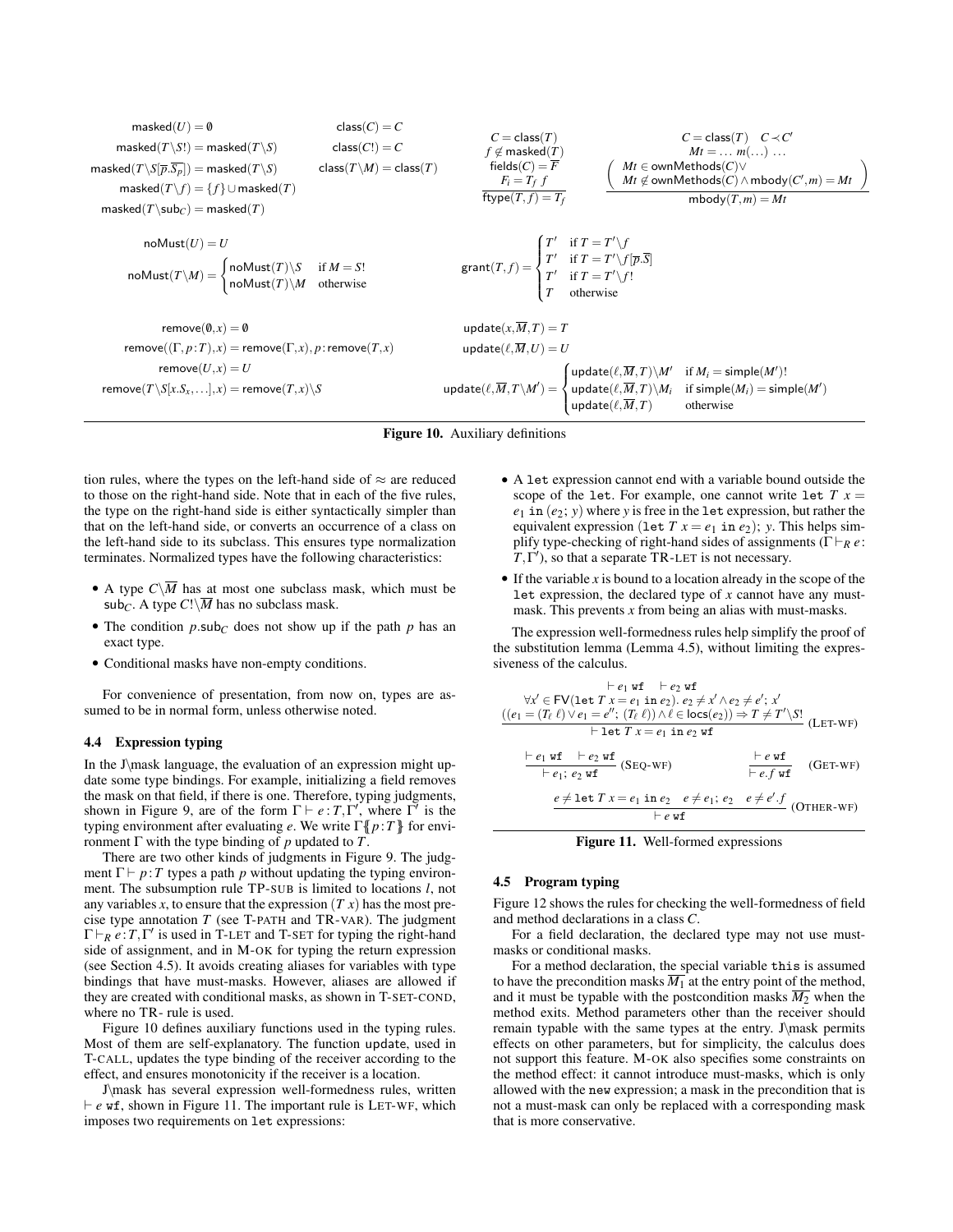$$
\frac{T = U\backslash \overline{S}}{C + T f \text{ ok}} \qquad (\text{F-OK})
$$
\n
$$
\vdash e \text{ wf} \quad \Gamma = \text{this}: C\backslash \overline{M_1}, \overline{x}: \overline{T} \quad \Gamma \vdash_R e: T_r, \Gamma_r
$$
\n
$$
\Gamma_r \vdash \text{this}: C\backslash \overline{M_2} \quad \Gamma_r \vdash \overline{x}: \overline{T}
$$
\n
$$
S! \in \overline{M_2} \Rightarrow S! \in \overline{M_1}
$$
\n
$$
\left( \begin{array}{c} M \in \overline{M_1} \land M' \in \overline{M_2} \land M \neq S! \\ \land \text{simple}(M) = \text{simple}(M') \end{array} \right) \Rightarrow \quad \vdash C\backslash M \leq C\backslash M'
$$
\n
$$
\frac{C + T_r \, m(\overline{T} \, \overline{x}) \, \text{effect} \, \overline{M_1} \leadsto \overline{M_2} \, \{e\} \, \text{ok}}{\text{Eisume 12. Program training}} \qquad (M - OK)
$$



#### 4.6 Decidability of type checking

The type system of J\mask is decidable:

- For T-SUB and TP-SUB, we disallow the use of reflexivity of subtyping, and require all the rules about type equivalence  $(\approx)$ to be used in the direction of normalization (see Section 4.3).
- The three rules TP-COND-CYCLE, TP-COND-ELIM, and TP-COND-TRANS actually characterize a graph-theoretic reachability problem on the dependency graph (such as in Figure 4), which can be solved with depth-first search.

All other rules are syntax-directed. Therefore, type checking is decidable for J\mask.

#### 4.7 Operational semantics

Figure 13 shows the judgments for the small-step operational semantics of J\mask, where  $e, H \longrightarrow e', H'$  means that expression *e* and heap  $H$  step to expression  $e'$  and heap  $H'$ .

Most of the rules in Figure 13 are standard, and the notable ones are those for field assignments (R-SET and R-SET-COND), which are similar to the corresponding expression typing rules (T-SET and T-SET-COND).

In the operational semantics and in the soundness proof, typing environments are extracted from the heap, represented as  $\vert H \vert$ :

$$
\begin{aligned} [\emptyset] &= \emptyset \\ [H, \ell &\mapsto T \{ \overline{f} = \overline{\ell} \}] &= [H], \ell : T \end{aligned}
$$

The notation  $H\{\ell := o\}$  means that the value binding of  $\ell$  in the heap *H* is updated to another object *o*.

Figure 14 shows the heap typing rules. A heap *H* is well-formed, written  $\vdash H$ , if every field that is not masked in its container's type is bound to a location, and that location can be given a type compatible with the declared type of the field.

In H-LOC,  $H(\ell, f)$  refers to the value binding of the field f of the object stored in  $H(\ell)$ .

## 4.8 Type safety

The soundness theorem of the J\mask calculus states that if an expression *e* is well-typed, and it can reduce to a value  $(T_\ell \ell)$ , then  $(T_\ell \ell)$  has the same type as *e*. A corollary of this theorem is that object initialization is sound in the sense used elsewhere in the paper: if a program tried to read an uninitialized field, the evaluation would get stuck according to R-GET.

THEOREM 4.1. *(Soundness)* If  $\vdash e$  wf, and  $\vdash e : T$ , and  $e, \emptyset \rightarrow^*$  $(T_{\ell} \ell), H$ , then  $|H| \vdash (T_{\ell} \ell): T$ .

The proof uses the standard technique of proving subject reduction and progress [35].

LEMMA 4.2. *(Subject reduction) If*  $\vdash$  *e* wf, and  $\vdash$  *H*, and  $\vert$ *H* $\vert$  $\vdash$  $e$ : *T*, *C*, and  $e$ , *H*  $\longrightarrow$  *e*', *H*', then  $\vdash$  *e*' wf, and  $\vdash$  *H*', and  $\lfloor$  *H*' $\rfloor$   $\vdash$  *e*':  $T, \Gamma'$ *, and*  $\Gamma'$  *is an extension of*  $\Gamma$ *.* 

$$
e,H\longrightarrow e',H'
$$

$$
\frac{e, H \longrightarrow e', H'}{E[e], H \longrightarrow E[e'], H'}
$$
 (R-CONG)

$$
\text{let } T \ x = (T_{\ell} \ \ell) \ \text{in } e, H \longrightarrow e \{ \ell/x \}, H \tag{R-LET}
$$

$$
\frac{H(\ell) = T \{\overline{f} = \overline{\ell}\} \quad T_i = \text{ftype}(T, f_i)}{(T_\ell \ell).f_i, H \longrightarrow (T_i \ell_i), H}
$$
 (R-GET)

$$
H(\ell) = T \{ \overline{f} = \overline{\ell} \} \quad T_{\ell} \neq T' \setminus f!
$$
  
\n
$$
\frac{H' = H \{ \ell := \text{grant}(T, f) \} \dots, f = \ell' \} \} \quad (\text{R-SET})
$$
  
\n
$$
\overline{(T_{\ell} \ell).f = (T'_{\ell} \ell'), H \longrightarrow (\circ \text{sub}, \ell'), H'}
$$

$$
H(\ell) = T \ f! \{ \overline{f} = \overline{\ell} \} \quad \text{ftype}(T, f) = U_f \setminus \overline{S_f}
$$
  

$$
\overline{S} = \{ S | S \in \text{simple}(\overline{M}) \land (S! \in \overline{M} \lor S \notin \overline{S_f}) \}
$$
  

$$
H' = H \{ \ell := T \setminus f[\ell'.\overline{S}] \{ \dots, f = \ell' \} \}
$$
  

$$
(T_{\ell} \setminus f! \ell).f = (U \setminus \overline{M} \ell'), H \longrightarrow (\circ \setminus \text{sub}, \ell'), H'
$$
 (R-SET-COND)

$$
\frac{\text{mbody}(T_0, m) = T_r m(\overline{T}_x \, \overline{x}) \, \dots \, \{e\}}{(T_0 \, \ell_0) . m(\overline{(T \, \ell)}) , H \longrightarrow e \{ \ell_0 / \text{this} \} \{ \overline{\ell}/\overline{x} \}, H} \qquad \text{(R-cALL)}
$$

$$
\ell \notin \text{dom}(H) \quad \text{frames}(\text{fields}(C)) = \overline{f}
$$
\n
$$
\frac{H' = H, \ell \mapsto C! \setminus \overline{f}! \{ \} }{\text{new } C, H \longrightarrow (C! \setminus \overline{f}! \ell), H'}
$$
\n
$$
(R-\text{ALLOC})
$$
\n
$$
(T \ell); e, H \longrightarrow e, H \quad (R-\text{SEQ})
$$



$$
\ell:C!\overline{M}\in[H]\quad\overline{f}=\text{frames}(\text{fields}(C))\quad[H]+\ell:T
$$
\n
$$
\forall f\in\overline{f}.\left(\begin{array}{c}f\notin\text{masked}(T)\Rightarrow\\H(\ell,f)=\ell'\wedge[H]+\ell':\text{ftype}(T,f)\end{array}\right)
$$
\n
$$
\frac{H+\ell}{H+\ell} \qquad\qquad(\text{H-LOC})
$$
\n
$$
\frac{\forall\ell\in\text{dom}(H)\cdot H+\ell}{H}\qquad\qquad(\text{HeAP-WF})
$$



LEMMA 4.3. *(Progress)* If  $\vdash$  *H*, and  $|H| \vdash e$ : *T* then either  $e =$  $(T_{\ell} \ell)$  *or there is an expression e' and a heap H' such that e, H*  $\longrightarrow$  $e^{\prime}$ ,  $H^{\prime}$ .

Progress is proved by structural induction on *e*. To prove subject reduction, we need some preliminary lemmas.

Lemma 4.4 characterizes *extensions* of typing environments. A typing environment  $\Gamma'$  is an extension of  $\Gamma$  if:

- For every type binding  $x: T \in \Gamma$ , there is  $x: T \in \Gamma'$ ;
- For every type binding  $\ell : T \in \Gamma$ , there is  $\ell : T' \in \Gamma'$  and  $\Gamma' \vdash$  $T' \leq T$ .

LEMMA 4.4. *If*  $\Gamma_2$  *is an extension of*  $\Gamma_1$ *, and*  $\Gamma_1 \vdash e : T, \Gamma'_1$ *, then*  $\Gamma_2 \vdash e : T, \Gamma'_2$ , and  $\Gamma'_2$  is an extension of  $\Gamma'_1$ .

PROOF: By induction on the derivation of  $\Gamma_1 \vdash e : T, \Gamma'_1$ .  $\Box$ 

Lemma 4.5 shows that substituting a location for a variable preserves typing. It is used in the proof of Lemma 4.2 for method calls and let expressions. Before stating the substitution lemma, we first define substitution for typing environments:

An environment  $\Gamma'$  is the result of substituting a location  $\ell$ of type *T* for a variable *x* in  $\Gamma$ , written  $\Gamma' = \Gamma \{ \ell / x; \ell : T \}$ , if  $\Gamma = \Gamma''$ ,  $\ell : T_{\ell}, x : T_x$ , and  $\Gamma' = \Gamma''\{\ell/x\}$ ,  $\ell : T$ , and  $\tilde{\Gamma}' \vdash \ell : T_{\ell}\{\ell/x\}$ , and  $\Gamma' \vdash \ell : T_x\{\ell/x\}.$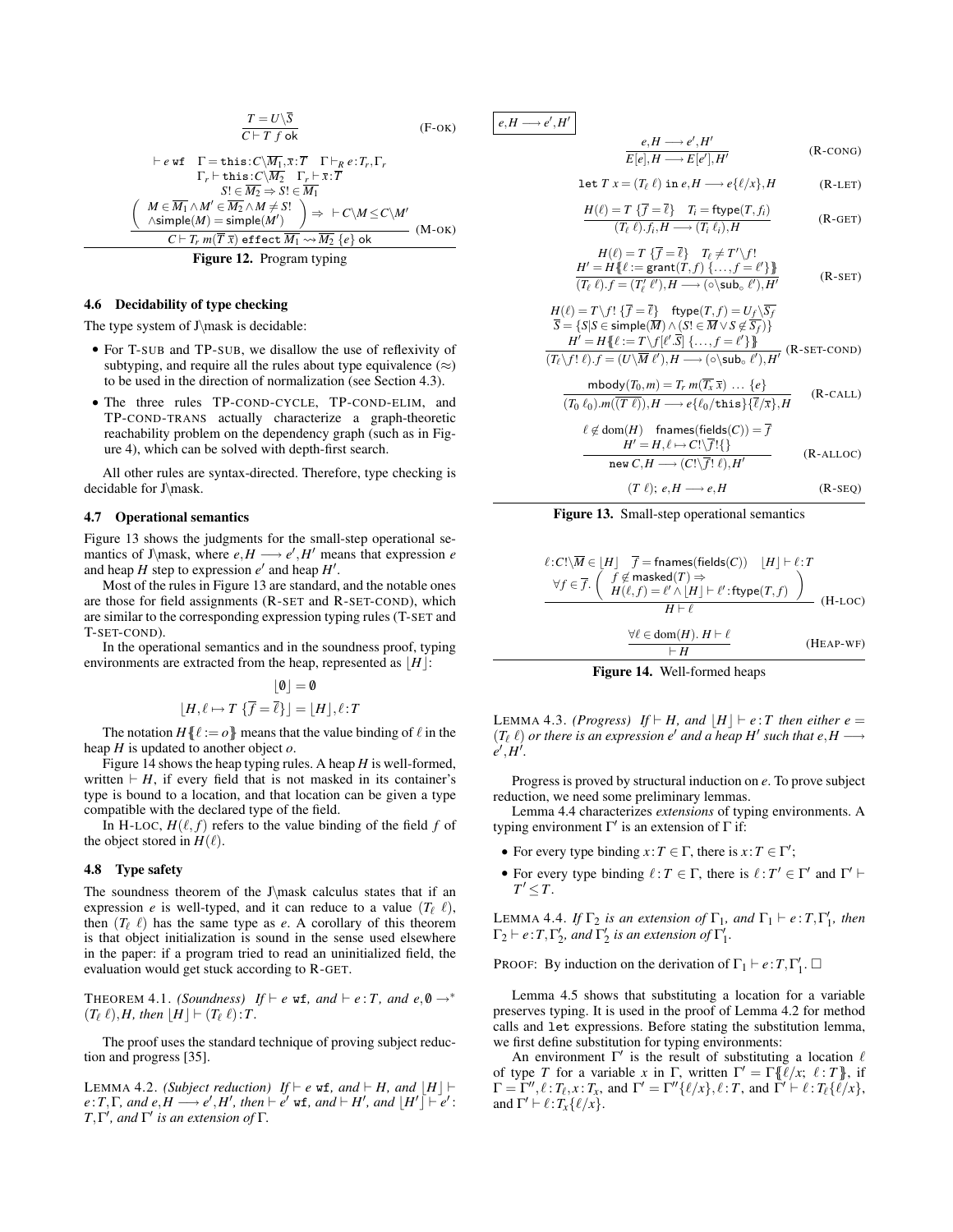LEMMA 4.5.  $\text{If } \Gamma = \Gamma', \ell : T_{\ell}, x : T_x \text{, and } \Gamma \vdash e : T, \Gamma_r \text{, and } T_{\ell} \neq T' \backslash S'.$ *and*  $T_x \neq T' \setminus S'$ ! *when*  $\ell \in \text{locs}(e)$ *, then*  $\Gamma \{ \ell / x; \ell : T'_{\ell} \} \vdash e \{ \ell / x \}$ :  $T\{\ell/x\}, \Gamma_r \{\ell/x; \ell : T''_{\ell}\}\$  *for some*  $T''_{\ell}$ .

PROOF: By induction on the derivation of  $\Gamma \vdash e : T, \Gamma_r$ .  $\Box$ 

With these lemmas, we prove subject reduction by an induction on the derivation of  $|H| \vdash e : T, \Gamma$ . Then soundness (Theorem 4.1) follows directly. The proofs appear in the companion technical report [27].

# 5. Implementation

We have implemented a prototype compiler of J\mask as an extension in the Polyglot framework [26]. The extension code has about 3,700 lines of code, excluding blank lines and comments.

J\mask is implemented as a translation to Java. The translation is mostly by erasure, that is, by erasing all the masks, effects, and mask constraints from the code.

The compiler also applies several transformations to the J\mask source code, before erasing masks. Default effects are inserted for constructors and methods that do not have them already. To simplify type checking, initialization code, including initializers, constructors, and new expressions, is also transformed.

J\mask requires that in a conditionally masked type  $T\ f[\bar{x}.\bar{g}]$ , every  $x_i$ , including this, is a final local variable. However, the compiler uses a simple analysis to automatically insert the final modifier for local variables that are assigned only once, and for formal parameters that are never reassigned.

# 5.1 Inserting default effects

For a constructor of class C, the default effect is  $*!$  -> C.sub!, which describes the behavior of most constructors. The constructor starts with all the fields uninitialized, and it initializes all the fields inherited from superclasses of C—by calling the super constructor—and the fields declared by C, leaving the fields in subclasses of C uninitialized.

The default effect for a virtual method is  $\{\} \rightarrow \{\}$  because virtual methods normally work on fully initialized objects.

In our experience with using  $J\mathbf{S}$  (see Section 6), these default effects work well. Programmers only have to annotate code that uses interesting initialization patterns.

## 5.2 Transforming initialization code

Java field declarations can include initialization expressions that are implicitly called from constructors in the same order that they appear in the class body. The J\mask compiler collects all these initializers and inserts them directly in constructors, right after super constructor calls. This initializer code is type-checked in the same way as any other constructor code.

A constructor in J\mask is just an initialization method that is called after an object is allocated on the heap. The J\mask compiler converts every constructor in the source code to a final method with the same name as the class. The transformed constructor can then be type-checked just as any other method. The compiler also inserts an empty default constructor in the generated Java code.

Every new expression new  $C(\ldots)$  is split into a call to the empty default constructor to allocate the memory on the heap, and then a call to the initialization method generated from the corresponding constructor, as shown in the following piece of code:

final  $C! \setminus (* - C.sub)!$  temp = new  $C()$ ; temp.C(...);

Then the fresh local variable temp replaces the original expression.

#### 5.3 Type checking

Flow sensitivity in the J\mask type system shows up only on masks, and not on any of the classes appearing in masked types. Therefore, each method is type-checked in two phases. The first phase is just normal Java type checking of the erased method code; the second phase, built upon the dataflow analysis framework provided in Polyglot, is flow-sensitive, and uses the result of the first phase as its starting point.

Once type checking is complete, masks are erased to generate Java code. This works because resolution of method overloading does not depend on parameter masks.

#### 5.4 Inner classes

A (nonstatic) inner class is a class that is nested in the body of another class and contains an implicit reference to an instance (the *outer instance*) of the enclosing class. Every constructor of an inner class has an implicit formal parameter for the outer instance. J\mask assumes that the type of the outer instance has no masks, that is, the outer instance has been fully initialized before an instance of the inner class is created. If an inner class with a partially initialized outer instance is really needed, a transformation as described in [15] can be applied to make the outer instance explicit. J\mask currently does not directly support local classes and anonymous classes, which are inner classes nested in method bodies, although these could be converted to normal inner classes.

# 6. Experience

The language was evaluated by porting several classes in the Java Collection Framework (Java SDK version 1.4.2) to J\mask. The ported classes are ArrayList, HashMap, LinkedList, TreeMap, and Vector, together with all the classes and interfaces that they depend on. There are in total 29 source files, comprising 18,000 lines of J\mask code (exclusive of empty lines and comments).

Porting these classes to J\mask was not difficult. It was completed by one of the authors within a couple of days, including time to debug the compiler. Only 11 constructors and methods required annotation with effects or mask constraints, thanks to the default effects provided by the compiler (Section 5.1). Besides effects and mask constraints, only 11 other masked types were needed, a very small number compared to the size of the code.

The port of this code eliminated all nulls used as placeholders for initialization. However, some nulls were not removed:

- Java allows storing the null value into collections and maps.
- Some method parameters and local variables can be intentionally set to null, indicating that they are not available.

Among the classes we ported, the following three exhibited nontrivial initialization patterns:

#### 6.1 LinkedList

The LinkedList class implements a doubly-linked cyclic list. When an instance of LinkedList is constructed, a sentinel node, which is an instance of the nested class Entry, needs to be created with its previous and next fields both pointing to itself.

The Java code first constructs an instance of Entry with its previous and next fields set to null, and then initializes the two fields with the header node itself. The following code is extracted from the constructor of LinkedList, where header is the field pointing to the sentinel node:

```
header = new Entry(null, null, null);
header.previous = header.next = header;
```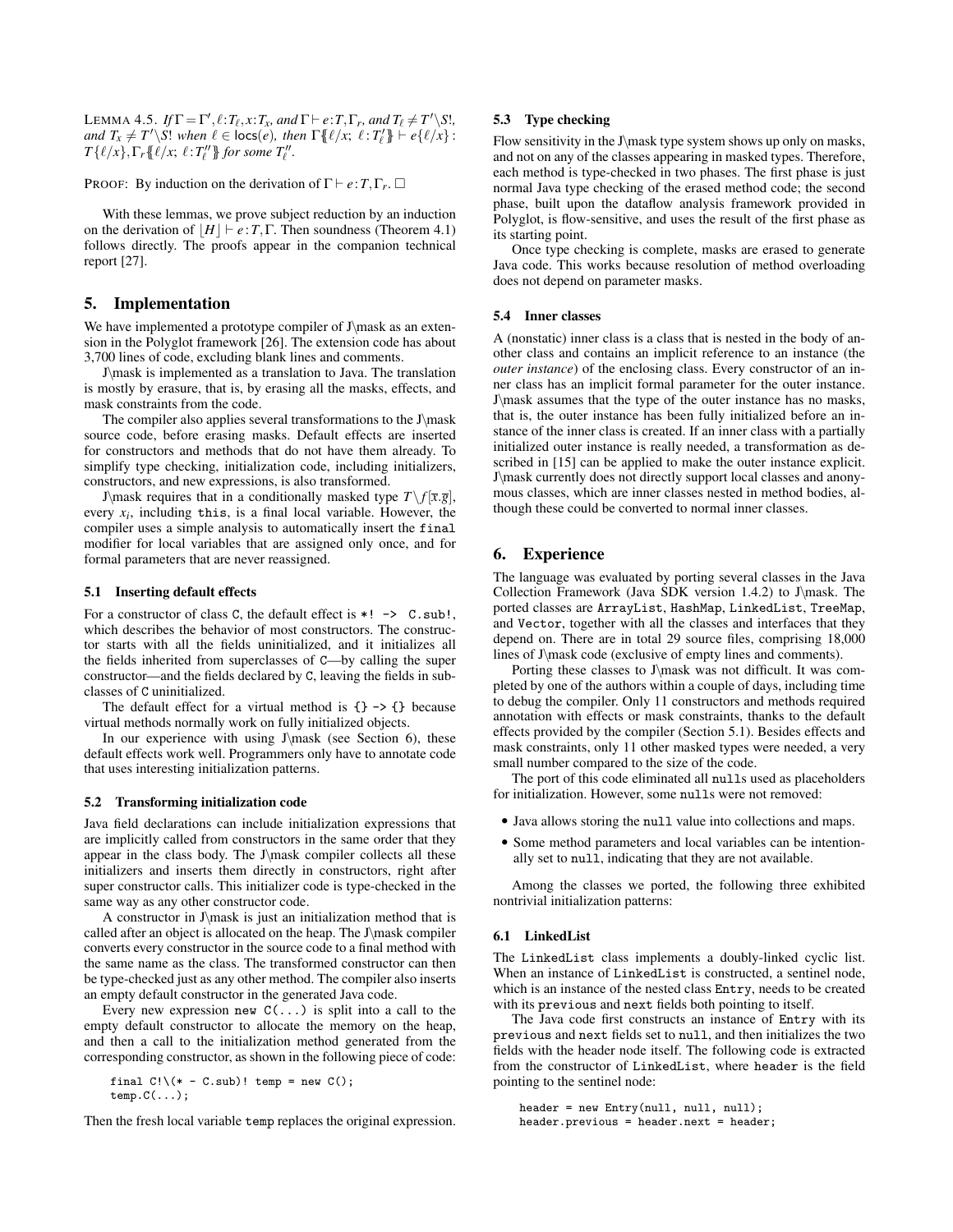With masked types, the two fields cannot be read before they are initialized. In the constructor of the ported LinkedList class, the field header is initialized as follows:

```
header = createHeader();
```
The method createHeader is shown below:

```
private static Entry createHeader() {
  Entry\setminus (* - Entry.sub)! h = new Entry();
  h.element = dummyElement;
 h.next = h;h.previous = h;
 return h;
}
```
The static field dummyElement points to an object of java.lang.Object because the header node does not store any real data element. Therefore, there is no need to use null.

# 6.2 HashMap

The HashMap class has an empty method init, which, according to comments in the source code, is an "initialization hook for subclasses". When a subclass of HashMap is created, it should override the init method to initialize any new subclass fields, but Java has no way to enforce this. With effects and mask constraints, the J\mask version of HashMap can explicitly express the contract in the signature of the method init:

void init() effect HashMap.sub -> {} captures \*

# 6.3 TreeMap

TreeMap implements a map as a red-black tree where elements are sorted according to their keys. Each node in the tree contains fields for the left and right children, and a field pointing to its parent. A method buildFromSorted is used to build the tree from the bottom up, similarly to the example shown in Figure 3. Masked types support sound initialization of TreeMap nodes without using null.

# 6.4 Summary

Our experience is that J\mask is expressive, since it was easy to port classes with the various initialization patterns found in the Java Collection Framework. The explicit annotations in the ported code are infrequent and seem easy to understand, suggesting masked types are a natural way for programmers to enforce proper initialization of objects.

# 7. Related work

*Non-null types.* The importance of distinguishing non-null references from possibly-null references at the type level has long been recognized. Many languages, including CLU [21], Theta [22], Moby [11], Eiffel [16], ML [24], and Haskell [17], support some form of non-null and possibly-null types in their type system. In the context of Java, several proposals [2, 19, 6] have been made to support non-null types.

With non-null types, sound object initialization is usually accomplished by severely restricting expressiveness. Most existing languages with non-null types restrict how objects can be initialized; for example, some require all (non-null) fields to be initialized at once [11, 22]. This means fields and methods of an object under construction cannot be used. Further, cyclic data structures are impossible to initialize without using a placeholder value such as null.

Masked types are different from non-null types: when a field is masked, it is potentially uninitialized and unreadable, and therefore reading that field is statically disallowed; with non-null types, a field is always accessible regardless of how it is declared.

Fähndrich and Leino [7] make use of *raw types* to represent objects that are in the middle of being constructed, that is, objects with some non-null fields containing nulls. Methods can be declared to expect raw objects, and therefore can be called from within the constructors. Delayed types [9], extended from [7], provide a solution to the problem of safely initializing cyclic data structures, by introducing labels on object types, which represent the time by which an object is fully initialized. Delay times are associated with scopes, and form a stack at run time. Objects created with a delay time remain raw until execution exits the corresponding scope. Initialization of cyclic structures is supported by giving objects the same delay, and they become initialized together at once.

Compared to raw types, masked types provide a finer-grained representation of objects under construction. Conditional masks and delayed types are both means to track dependencies between objects under construction. However, delay times are an indirect way to represent dependencies, whereas conditional masks capture dependencies directly and explicitly. Moreover, the fact that delay times must form a stack restricts the expressiveness of delayed types in initializing cyclic structures. For example, trees where nodes have parent pointers cannot be built from the bottom up with delayed types, because one cannot coordinate the delay times of child nodes. Masked types, on the other hand, easily support this pattern, as shown in Figure 3. Masked types also have richer subtyping relationships, which can be used to enforce reinitialization.

*Typestates.* In most object-oriented programming languages, an object has the same type for its entire lifetime. However, objects often evolve over time, that is, having different states at different times. Typestates [31] abstractly describe object states, and when an object is updated, its typestate may also change.

Typestates have been used to express and verify various protocols [31, 4, 5, 1, 10]. Typestates have been interpreted as abstract states in finite state machines and as predicates over objects.

Masked types are not intended for checking general protocols, but rather just focus on safe object initialization. However, masks cannot be easily encoded in terms of previous typestate mechanisms. Algebraic masks, for instance, provide compact representations of partial initialization states without requiring abstract states potentially exponential in the number of fields. Conditional masks represent dependencies generated at use sites, rather than being fixed at declaration sites of predicates. Mask subtyping enriches the state space, and previous work on typestates does not appear to have anything like it.

J\mask uses subclass masks and mask constraints to ensure modular type checking. These techniques are related to rest typestates and sliding methods in Fugue [5]. However, Fugue requires that sliding methods are overridden in every subclass, whereas mask constraints in J\mask force methods to be overridden only when their watched abstract masks are overridden.

Aliasing has always been a hard problem for any typestate mechanism: first, it is not easy to maintain correct typestate information in the presence of aliasing; second, although there are typing mechanisms like linear types that help keep track of aliases, they are inconvenient for ordinary programmers. Previous work on typestates has proposed various treatments to the aliasing problem: Nil [31] completely rules out aliasing; Vault [4] and Fugue disallow further state changes once an object becomes aliased unless the changes are temporary; Bierhoff and Aldrich [1] refine the two aliasing annotations "not aliased" and "maybe aliased" in Fugue to a richer set of permissions; Fähndrich and Leino [8] also identify a kind of typestates that are heap-monotonic and work without aliasing information; Fink et al. [10] conduct whole-program verification and rely on a global alias analysis. The treatment of the aliasing problem in J\mask is inspired by [8]: simple masks and conditional masks are heap-monotonic, and must-masks, though not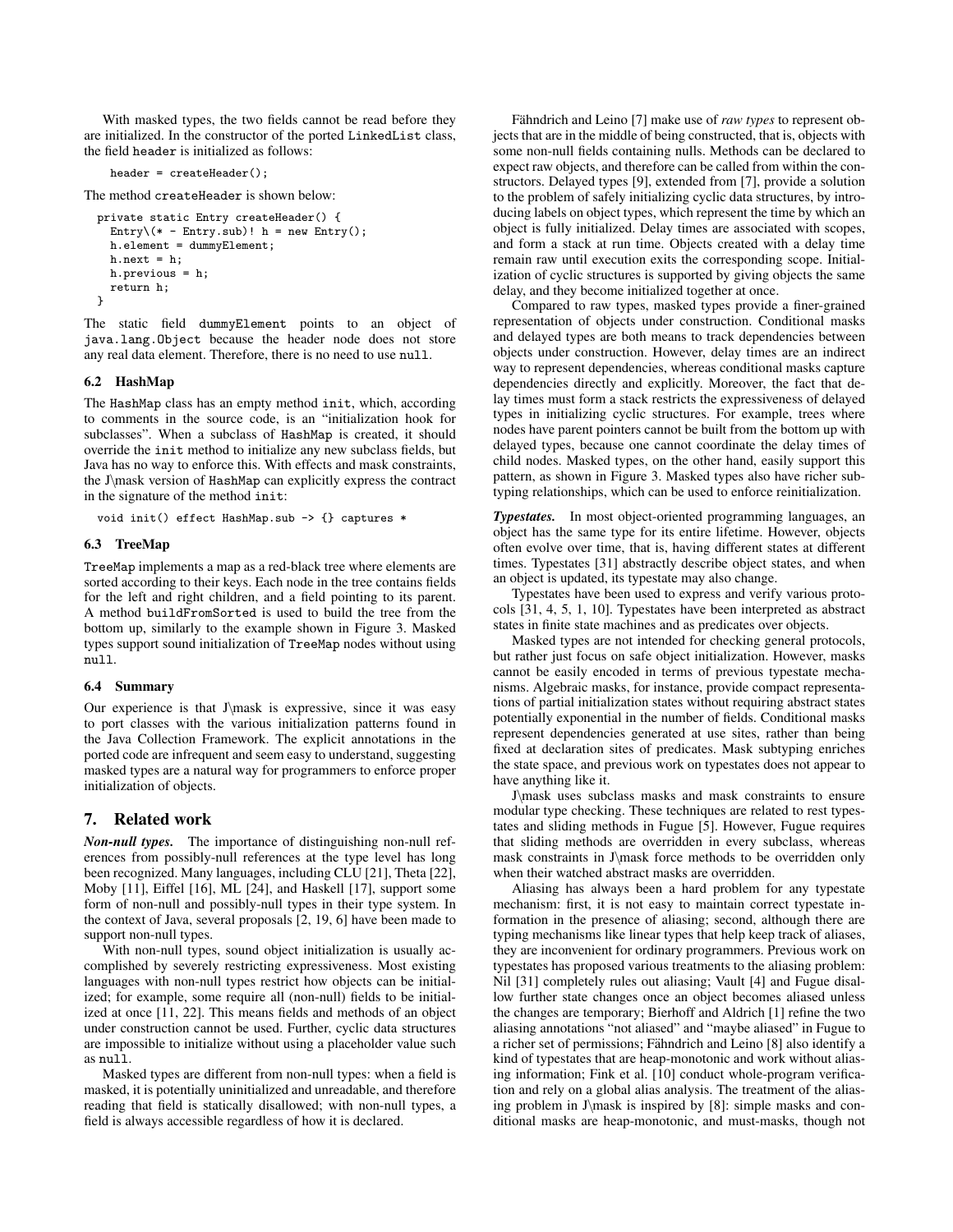heap-monotonic, are associated with newly created objects whose aliasing information is easy to track. We believe J\mask achieves a good trade-off between expressiveness and simplicity for the aliasing problem in the context of object initialization.

Masked types are reminiscent of type-based access control mechanisms that statically restrict access to individual fields or methods, e.g., [18, 28]. However, masked types are very different; they are designed for reasoning about initialization, and access is "granted" by the act of assignment to the resource, which makes little sense as an access control feature.

*Static analysis.* J\mask, similar to other typestate mechanisms, has a flow-sensitive type system, which can be viewed as a dataflow analysis. An alternative to masked types is an interprocedural defuse analysis, but this would lose many of the advantages of masked types. Java already has an intraprocedural analysis [32] to ensure that every local variable is definitely assigned before it is used. However, Java cannot safely prevent reading from uninitialized fields. There has been work on interprocedural def-use analysis in the context of object-oriented languages [30, 29], with varying cost and precision. This prior work detects initialization bugs on fields, but requires non-modular whole-program def-use analyses and is subject to the typically limited accuracy of whole-program alias/points-to analyses. By contrast, type checking in J\mask is modular and therefore scalable. Masked types bring another benefit because they specify the initialization contracts of methods, helping programmers reason about the code. Explicitly capturing this aspect of programmer intent seems valuable.

FindBugs [13] contains an analysis [14] that is designed specifically to detect null-pointer bugs. The analysis is neither sound nor complete, but focuses on improving accuracy. The basic analysis is interprocedural, but extensions are proposed in which non-null annotations are inserted into method signatures to represent contracts.

Shape analyses are aimed at extracting heap invariants that describe the "shape" of recursive data structures [34]. Conditional masks capture some part of the shape information of the data structure under construction. However, conditional masks are not concerned with initialized fields, and also are more about dependencies than the shape of references, and therefore have transitivity and cycle cancellation. Shape analyses are normally built upon alias analyses, and contain explicit representation of heap locations, neither of which is present in the J\mask language. J\mask only tracks mask changes on local variables, which gives it a flavor of local reasoning somewhat similar to the analysis in [3].

Because they summarize a set of concrete fields, abstract masks have some similarity to data groups [20], a mechanism used for modular program verification. Data groups do not have the equivalent of mask algebra. Moreover, masked types are about more than just abstracting fields; must-masks and conditional masks are new mechanisms that enable sound initialization of complicated data structures.

*Other kinds of languages.* The initialization problem is not unique to object-oriented languages. In a purely functional programming style, values are constructed all at once, avoiding the creation of partially initialized values. However, functional languages typically do not easily support the construction of cyclic data structures well, though it can be achieved in some cases with *value recursion* [33]. The typed assembly language in [25] supports initialization flags that are similar to the simple masks in J\mask.

## 8. Conclusions and future work

This paper introduces masked types, implemented in the language J\mask, as a solution to the problem of object initialization. Masked types provide a strong safety guarantee for initialization: uninitialized fields are never read. Further, masked types are expres-

sive enough to support many useful initialization idioms, including objects with cyclic references. Methods and constructors in the J\mask languages explicitly express their initialization contracts through effects, which enable modular type checking, rather than requiring an expensive whole-program analysis. Because default annotations are very effective, and J\mask requires little reasoning about aliasing, J\mask has a low annotation burden. This could make the language more accessible to average programmers. Finally, by placing object initialization on a sound footing, we believe masked types can also enable other language mechanisms.

#### Acknowledgments

We would like to thank Sigmund Cherem, Steve Chong, Michael Clarkson, Jed Liu, and Ruijie Wang for helpful feedback on early drafts of this paper, and Doug Lea, Wojciech Moczydlowski, and Nate Nystrom for discussions. Thanks also to Jonathan Aldrich and the POPL reviewers for useful comments and suggestions.

This work was supported by National Science Foundation grants 0430161, 0627649, and CCF-0424422 (TRUST), and by the Air Force Research Laboratory, under contract #FA8750-08-2- 0079. The views and conclusions contained herein are those of the authors and should not be interpreted as necessarily representing the official policies or endorsements, either express or implied, of these organizations or the U.S. Government. The U.S. Government is authorized to reproduce and distribute reprints for Governmental purposes notwithstanding any copyright notation thereon.

## References

- [1] Kevin Bierhoff and Jonathan Aldrich. Modular typestate checking of aliased objects. In *Proc. 22nd ACM Conference on Object-Oriented Programming Systems, Languages and Applications (OOPSLA)*, pages 301–320, October 2007.
- [2] Patrice Chalin and Perry James. Non-null references by default in Java: Alleviating the nullity annotation burden. In *Proceedings of the 21st European Conference on Object-Oriented Programming*, 2007.
- [3] Sigmund Cherem and Radu Rugina. Maintaining doubly-linked list invariants in shape analysis with local reasoning. In *Verification, Model Checking, and Abstract Interpretation, 8th International Conference (VMCAI 2007)*, Nice, France, January 2007.
- [4] Robert DeLine and Manuel Fähndrich. Enforcing high-level protocols in low-level software. In *Proc. SIGPLAN 2001 Conference on Programming Language Design and Implementation*, pages 59–69, June 2001.
- [5] Robert DeLine and Manuel Fähndrich. Typestates for objects. In *Proceedings of 18th European Conference on Object-Oriented Programming (ECOOP'04)*, 2004.
- [6] Torbjörn Ekman and Görel Hedin. Pluggable checking and inferencing of non-null types for java. *Journal of Object Technology*, 6(9):455–475, October 2007.
- [7] Manuel Fähndrich and K. Rustan M. Leino. Declaring and checking non-null types in an object-oriented language. In *Proc. 2003 ACM Conference on Object-Oriented Programming Systems, Languages, and Applications (OOSPLA)*, pages 302–312, October 2003.
- [8] Manuel Fähndrich and K. Rustan M. Leino. Heap monotonic typestate. In *Proceedings of the first International Workshop on Alias Confinement and Ownership (IWACO)*, July 2003.
- [9] Manuel Fähndrich and Songtao Xia. Establishing object invariants with delayed types. In *Proc. 22nd ACM Conference on Object-Oriented Programming Systems, Languages and Applications (OOPSLA)*, October 2007.
- [10] Stephen Fink, Eran Yahav, Nurit Dor, G. Ramalingam, and Emmanuel Geay. Effective typestate verification in the presence of aliasing. In *ISSTA '06: Proceedings of the 2006 international symposium on Software testing and analysis*, pages 133–144, 2006.
- [11] Kathleen Fischer and John Reppy. The design of a class mechanism for Moby. In *Proc. SIGPLAN 1999 Conference on Programming Language Design and Implementation*, pages 37–49, 1999.